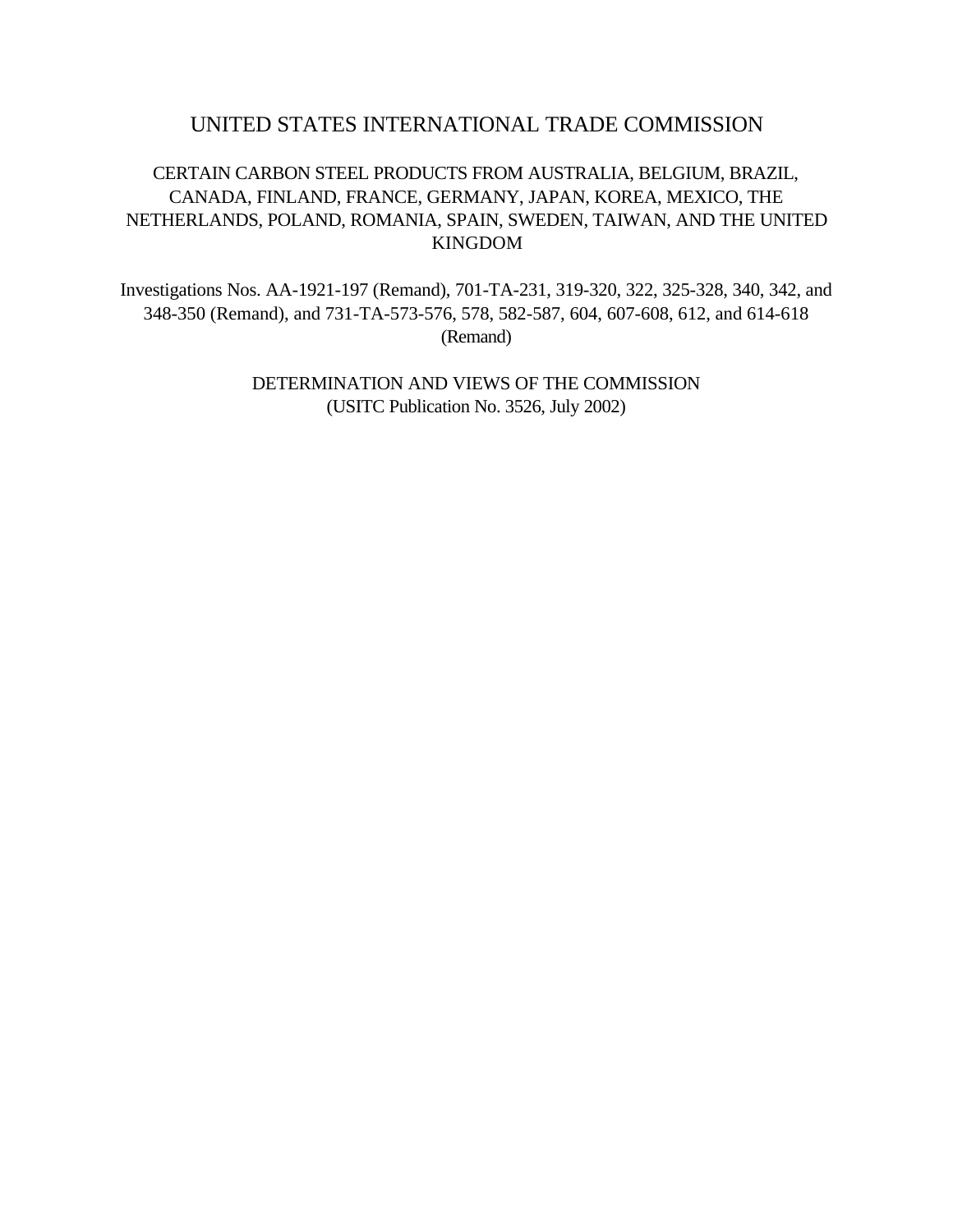#### **VIEWS OF THE COMMISSION**

### **I. INTRODUCTION**

These Views respond to the Court's order of remand.<sup>1</sup>

The decision of the Court remanding these reviews to the Commission<sup>2</sup> stated that the Court was unable to ascertain whether the Commission determined competition overlap to be likely in accordance with the statute. The Court stated that the Commission must construe "likely" to mean "probable" in analyzing cumulation and other relevant issues. The Court also stated that the Commission must address respondents' arguments that developments in the European Community will deter respondents from shipping subject imports to the United States and that the Commission must cite substantial evidence in the record showing that subject imports are likely despite these changes. Further, the Court required the Commission to analyze the purported discrepancy identified by German respondents in data reported by domestic producers in these reviews as compared to that reported in the 1999 investigations of Certain Cut-to-Length Plate from France, India, Indonesia, Italy, Japan, and Korea<sup>3</sup> and to weigh that evidence accordingly when making its overall remand analysis.<sup>45</sup>

<sup>2</sup> Usinor Industeel, S.A. v. United States, Consol. Ct. No. 01-00006, Slip Op. 02-39 (Apr. 29, 2002).

<sup>3</sup> Certain Cut-to-Length Plate from France, India, Indonesia, Italy, Japan, and Korea, Inv. Nos. 701-TA-387-391 (Final) & 731-TA-816-821 (Final), USITC Pub. 3273 (Jan. 2000).

<sup>4</sup> Vice Chairman Hillman does not join the remainder of Section I, or Section II, of these Views. She joins Sections III and IV. *See* Separate Views of Vice Chairman Jennifer A. Hillman Regarding

<sup>&</sup>lt;sup>1</sup> The Commission's initial Views in these reviews are hereby adopted as further elaborated herein. *See* Certain Carbon Steel Products from Australia, Belgium, Brazil, Canada, Finland, France, Germany, Japan, Korea, Mexico, The Netherlands, Poland, Romania, Spain, Sweden, Taiwan, and The United Kingdom, Inv. Nos. AA1921-197 (Review), 701-TA-231, 319-320, 322, 325-328, 340, 342, and 348-350 (Review), and 731-TA-573-576, 578, 582-587, 604, 607-608, 612, and 614-618 (Review), USITC Pub. 3364 (Nov. 2000).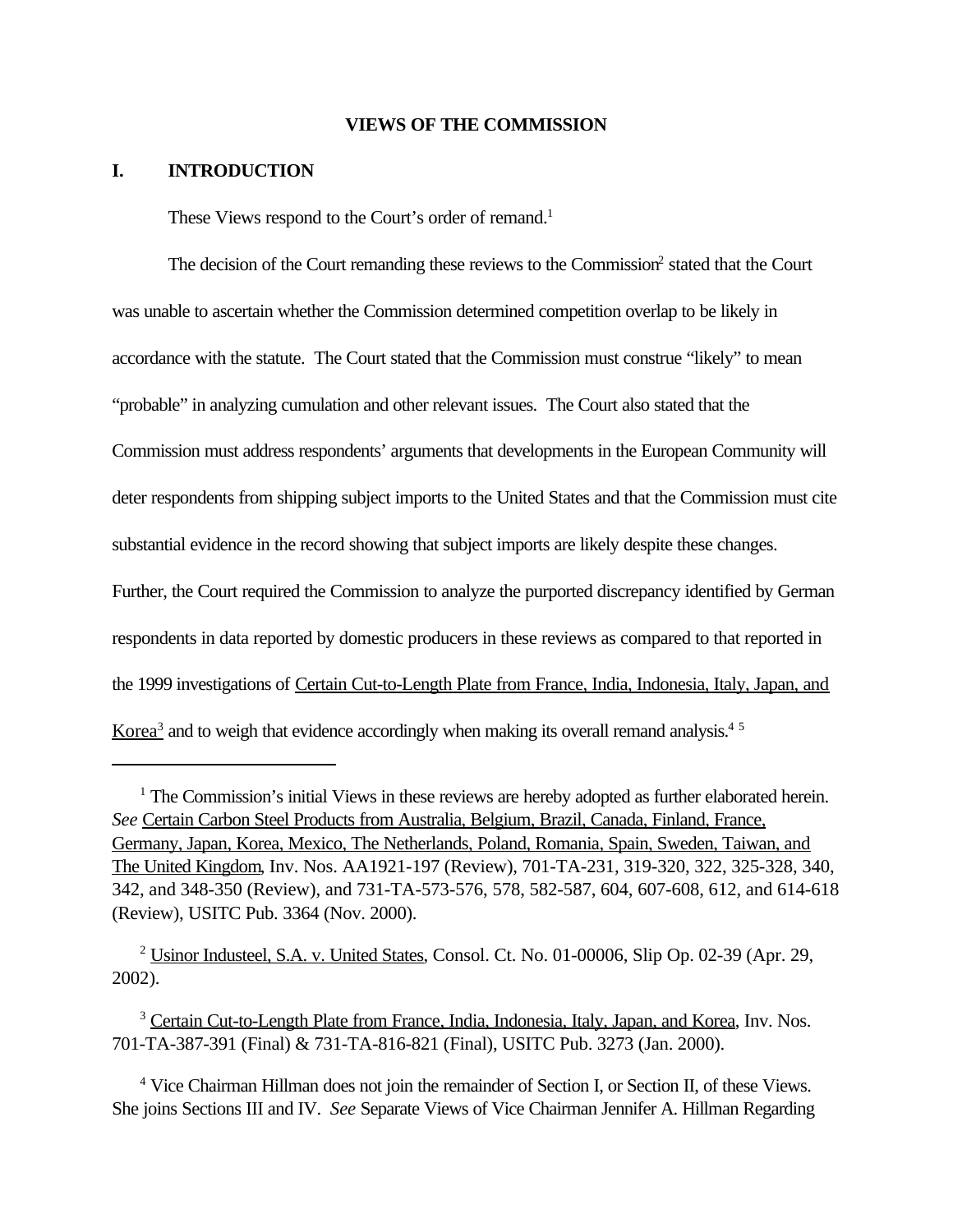Before addressing the specific issues that the Court ordered the Commission to consider in its remand determination, we choose to discuss one significant area in which we disagree with the Court's analytical approach to construing the statutory provision relating to the Commission's determination in reviews pursuant to 19 U.S.C. § 1675(c). These matters are currently the subject of a pending request for certification for interlocutory appeal filed with the Court on June 13, 2002. Given the importance of the Statement of Administrative Action (SAA) to the Commission's interpretation of and administration of the trade remedy provisions set forth in Title VII of the Tariff Act of 1930, as amended, 19 U.S.C. § 1671 *et seq.*, the Commission begins its views on remand with a discussion of the role that Congress intended the SAA to have in the interpretation of provisions of the Uruguay Round Agreements Act (URAA), including those provisions governing the Commission's investigations and reviews under the antidumping and countervailing duty laws.

According to the URAA,

The statement of administrative action approved by the Congress under section 3511(a) of this title shall be regarded as an authoritative expression by the United States concerning the interpretation and application of the Uruguay Round Agreements and this Act in any judicial proceeding in which a question arises concerning such interpretation or application.

19 USC § 3512(d). Thus, the role of the SAA is greater than that of conventional legislative history, in that its status as the definitive interpretation of the statute has been codified and it must be considered in interpreting the URAA.<sup>6</sup> At least three cases before the United States Court of Appeals for the

the Interpretation of the Term "Likely."

<sup>5</sup> Commissioner Koplan does not join the remaining discussion in Section I.

<sup>&</sup>lt;sup>6</sup> Given the fact that the Congress as well as the administration adopted the SAA, it is more authoritative than former legislative history, which was not codified as the definitive interpretation of the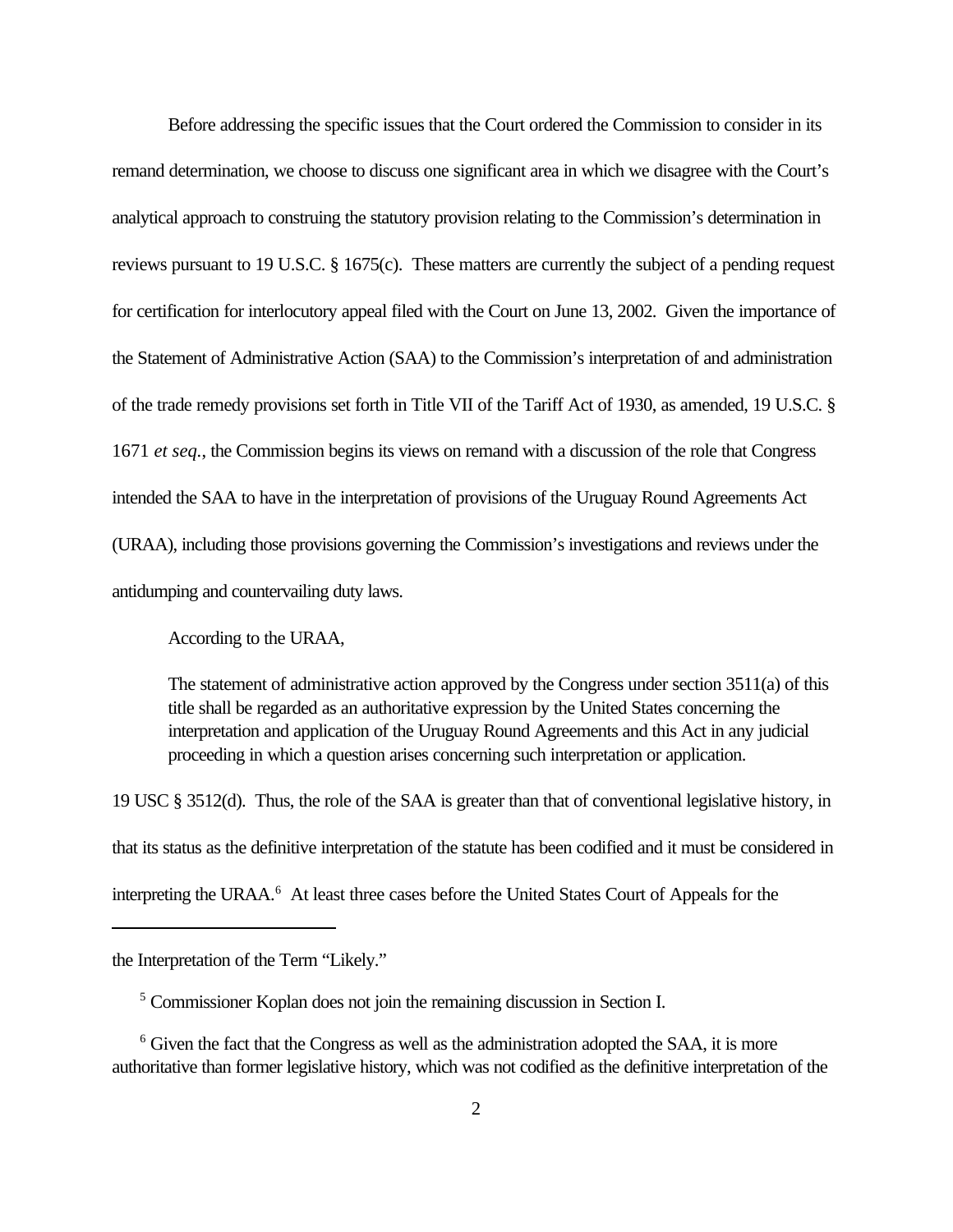Federal Circuit (CAFC), which interpret the statute and the role of the SAA in assisting in that interpretation, reinforce this view. In those cases, the CAFC used the SAA to construe the meaning of the relevant statutory provisions even when the court had found the statutory language to be unambiguous.<sup>7</sup>

The Court, however, appears to disagree that section 3512(d) elevates the SAA to "more than mere legislative history." Instead, Judge Restani states that the legislative history "is not necessarily inconsistent" with the Court's interpretation of the statute, and does so without consulting the SAA before interpreting the statute. It is clear from the URAA, and from the CAFC's opinions, that to

statute. *See* H.R. Rep. No. 96-317 (1979) (pertaining to Trade Agreements Act of 1979).

<sup>7</sup> In <u>SKF USA, Inc. v. United States</u>, 263 F.3d 1369 (Fed. Cir. 2001), the CAFC stated that: "[t]he SAA, of course, is more than mere legislative history," and went on to quote section 3512(d) as support for this statement. *Id*. at 1373 n.3. In Micron Technology, Inc. v. United States, 243 F.3d 1301, 1305 & n.3 (Fed. Cir. 2001), the court looked first at the statute, then to the SAA for a definition of "same level of trade," noting again that the SAA is the authoritative expression of the meaning of the statute. The CAFC again recognized the SAA as being the authoritative expression of the interpretation of the statute in AK Steel Corp. v. United States, 226 F.3d 1361 (Fed. Cir. 2000) when it noted that a change in statutory language generally means that Congress meant to effect some change in the meaning of the law, but because the SAA stated the contrary in this particular instance, found that the "authoritative weight given the SAA in the statute" precluded such a presumption. *Id*. at 1368-69.

We note that the CAFC has recently decided a case involving the Department of Commerce and interpretation of the SAA. FAG Italia S.p.A v. United States, Nos. 01-1212, -1213, -1214 & -1215 (May 24, 2002). That case is inapposite here in that it does not pertain to the role of the SAA in interpreting the URAA, nor the explanation of a term used to interpret the URAA, which is the crux of the matter in the instant case. Indeed, in FAG Italia the Court noted, "[n]or is there any legislative history suggesting that Congress" contemplated the action taken by Commerce. *Id*. at 19.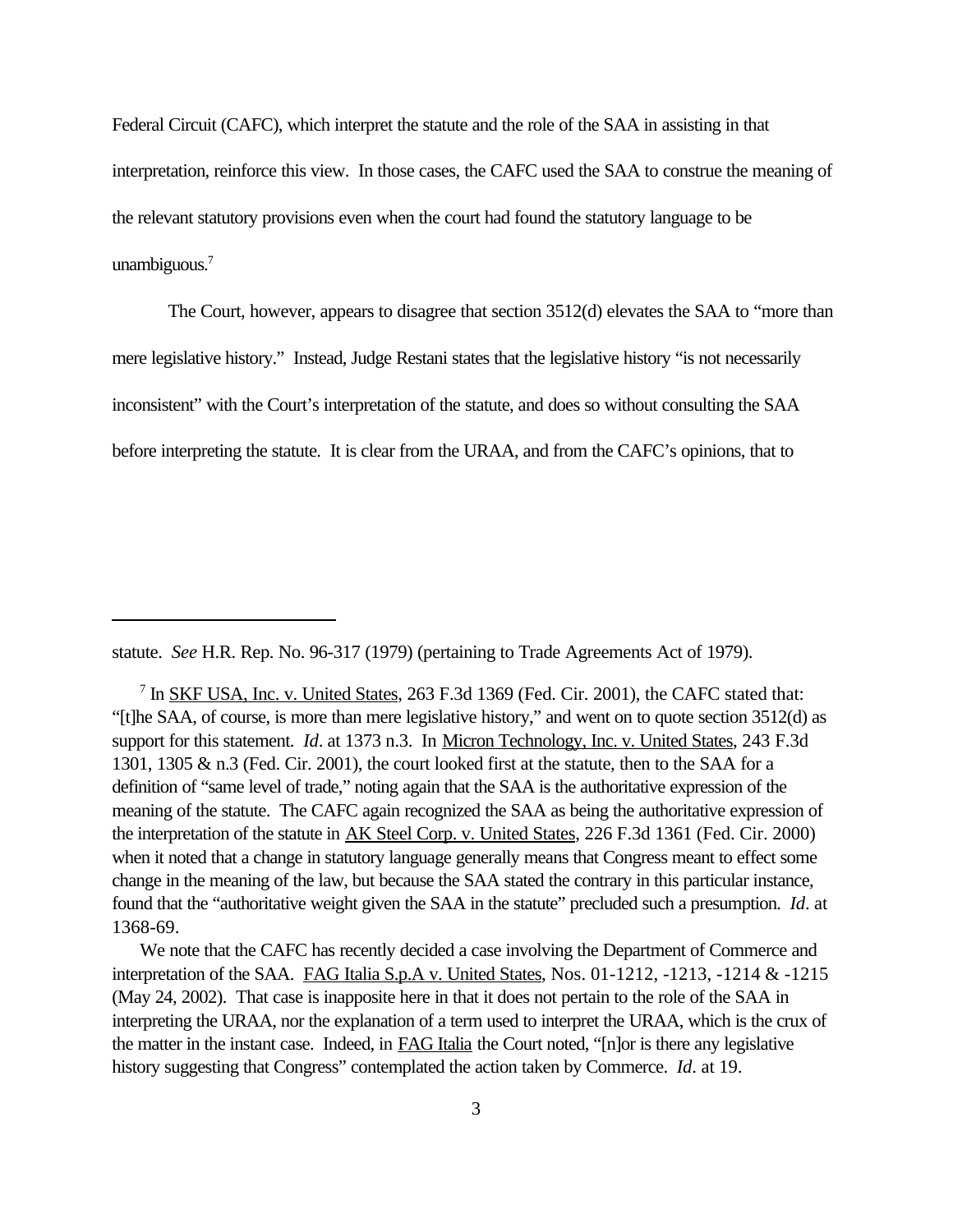discern the meaning of a provision of this particular statute, one must read the statute in conjunction with the SAA.<sup>8</sup>

The course taken by this Court in its April 29 opinion deviates from that taken in other decisions of the CIT. *See, e.g.,* NTN Bearing Corp. v. United States, 25 CIT \_\_\_, \_\_\_, 155 F. Supp.2d 715, 721, (2001) (Tsoucalas, J.) (reading text of statute in conjunction with SAA and recognizing the latter as being the authoritative expression of the former); Allied Tube & Conduit Corp. v. United States, 24 CIT  $\&$  n.7, 127 F. Supp.2d 207, 216-17  $\&$  n.7 (2000) (Carman, J.) ("The Federal Circuit and this Court have recognized the controlling nature of the SAA and have used it as an authoritative guide in interpreting the Uruguay Round Agreements"); Torrington Co. v. United States, 24 CIT \_\_\_, \_\_\_ & n.3, 100 F. Supp.2d 1102, 1108 & n.3 (2000) (Tsoucalas, J.) (recognized SAA as authoritative expression of the statute and looked at agency's actions to determine if they were consistent with the SAA); Taiwan Semiconductor Industry Ass'n v. United States, 23 CIT \_\_\_, \_\_\_ n.6, 59 F. Supp. 2d 1324, 1328 n.6 (1999) (Pogue, J.) ("[t]he Court must be guided by language in the [SAA]"); Micron Technology, Inc. v. United States, 23 CIT \_\_\_, \_\_\_, 40 F. Supp. 2d 481, 485 (1999) (Goldberg, J.), *aff'd in part, rev'd in part on other grounds*, 243 F.3d 1301 (Fed. Cir. 2001) ("the SAA should not be dismissed as mere legislative history").<sup>9</sup>

<sup>8</sup> *See* SKF USA, Inc., 263 F.3d 1369; Micron Technology, Inc., 243 F.3d 1301; AK Steel Corp., 226 F.3d 1361.

<sup>&</sup>lt;sup>9</sup> The Commission is particularly confused in light of this Court's references in other cases to the "binding quasi-legislative requirements of the SAA," Nippon Steel Corp. v. United States, 25 CIT \_\_,

\_\_\_, 146 F. Supp.2d 835, 843 (2001) (Restani, J.), and to the fact that because Congress approved the SAA, it carries "particular authority." Delverde, SrL v. United States, 21 CIT 1294, 1307 n.18, 989 F. Supp. 218, 230 n.18 (1997) (Restani, J.).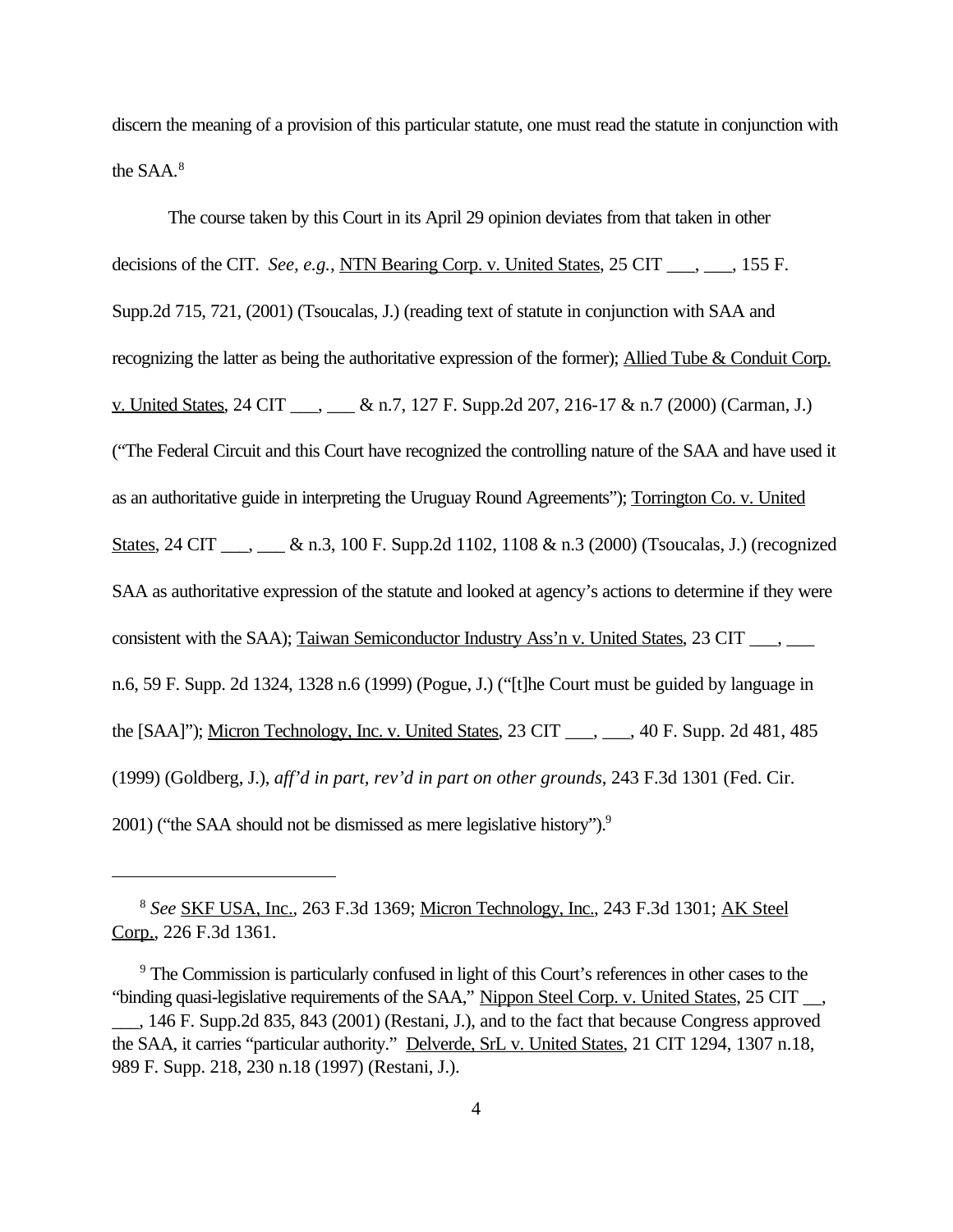## **II. THE INTERPRETATION OF "LIKELY"**<sup>10</sup>

To comply with the Court's remand determination, the Commission must apply a fundamental term in the statute, "likely," as it pertains to five-year reviews. We have applied the term "likely" in over 250 sunset reviews. We have looked to the SAA in applying the term and have applied the term in a consistent manner. The Commission, in rendering its initial determination in these reviews, did not equate "likely" with "probable" or "possible" for purposes of its determination of whether material injury was likely to recur. The SAA, which is quasi-legislative in nature and must be read in tandem with the statute, requires the Commission to make a determination of whether "revocation of an order. . . would be likely to lead to continuation or recurrence of [material] injury" that is reasonable in the context of the facts of each case.<sup>11</sup> As is explained below, we have done so.

We begin by explaining our view of the meaning of the word "likely" as that term is used in the various provisions of the statute relating to sunset reviews by the Commission. The starting point necessarily is the statutory language itself and the relevant explication of that text to be found in the SAA. Reading the term "likely" in conjunction with the SAA leads us to the conclusion that "likely" means something more than a mere possibility, but something less than probable. We reach this conclusion based on an examination of the SAA itself. The SAA explains, unambiguously, that after the

<sup>10</sup> Commissioner Koplan does not join Section II of these Views. *See* Dissenting Views of Commissioner Stephen Koplan Regarding the Interpretation of the Term "Likely."

 $11$  SAA at 883.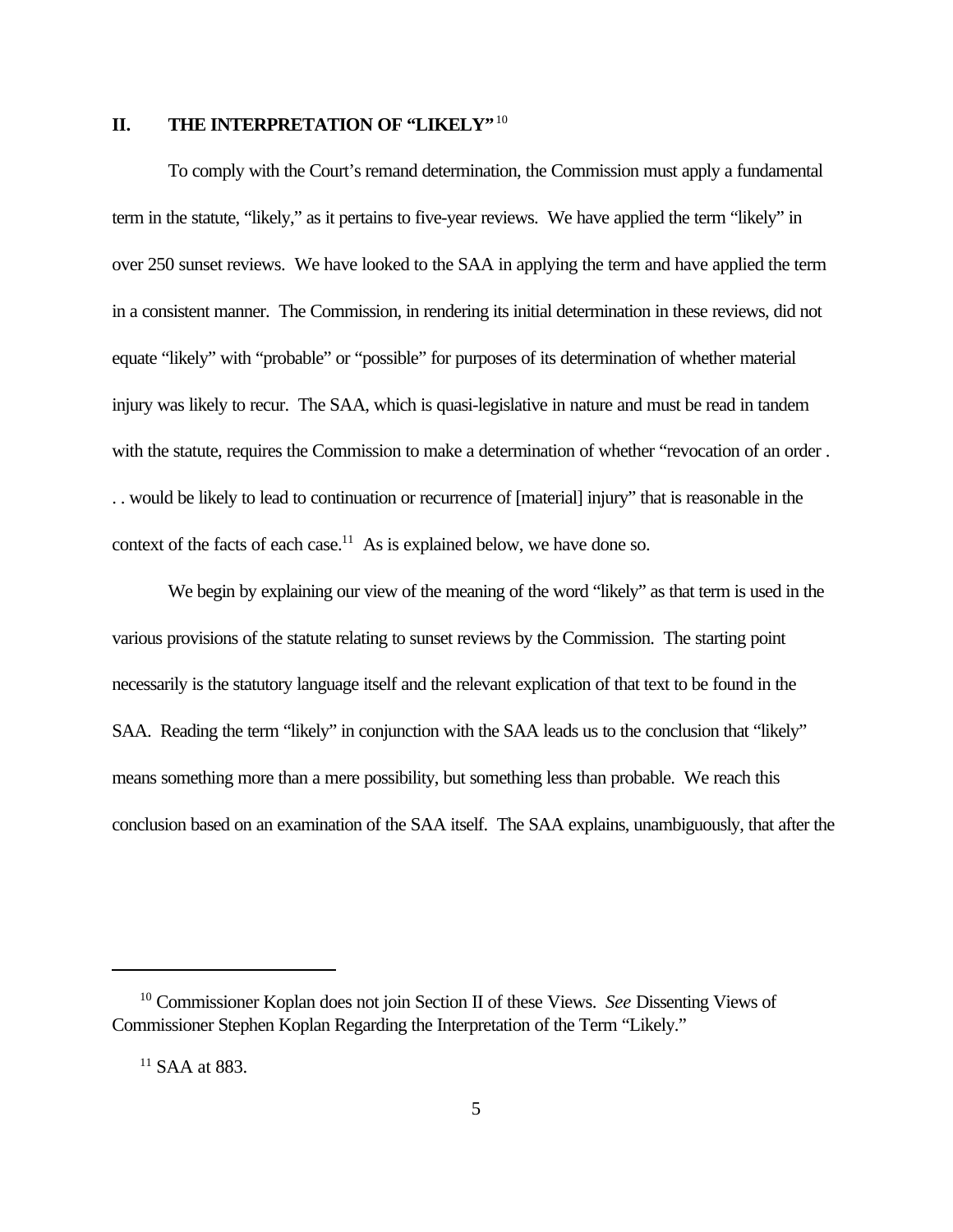revocation "[t]here may be *more than one* likely outcome."<sup>12</sup> Congress' recognition of the possibility of "more than one likely outcome" runs counter to the notion that likely means "probable."

Our conclusion based on the SAA is fortified by consideration of the ordinary meaning of the term as determined from consideration of dictionary definitions and usage of these terms in other legal contexts. While, admittedly, some dictionaries treat the terms "probable," "likely" and "possible" as synonymous,<sup>13</sup> others do not.<sup>14</sup> We believe that those sources that recognize different connotations for these words identify ordinary meanings that are more consistent with the congressional intent reflected in the text of the SAA.

In our view, the term "likely" captures a concept that falls in between "probable" and "possible" on a continuum of relative certainty. Many dictionaries treat the term "probable" as connoting a relatively high degree of certainty, but something short of absolute certainty.<sup>15</sup> On the other hand, the word "possible" is construed to mean almost any practicable outcome.<sup>16</sup> The term "likely" is ascribed a

<sup>13</sup> *See, e.g.,* Webster's Third New Int'l Dictionary (1965) (unabridged).

<sup>14</sup> *See, e.g.*, The New Shorter Oxford English Dictionary on Historical Principles (1993) (likely and probable are synonyms, but not possible); West's Law and Commercial Dictionary in Five Languages (1985) (same).

<sup>15</sup> *See, e.g., Ballentine's Law Dictionary (3d ed. 1969) ("likely" is "not more than 'probable' and* sometimes less than 'probable' depending upon the context"); *see also* The New Shorter Oxford English Dictionary on Historical Principles (probable means "that may reasonably be expected to happen"); West's Law and Commercial Dictionary in Five Languages (1985) (probable means "[h]aving more evidence for than against"); Webster's New Int'l Dictionary of the English Language (2d ed. 1958) (unabridged) (probable means same).

<sup>16</sup> *See, e.g.*, The New Shorter Oxford English Dictionary on Historical Principles (possible means "[e]xpressing capability"); West's Law and Commercial Dictionary in Five Languages (possible means

<sup>12</sup> *Id*. (emphasis added).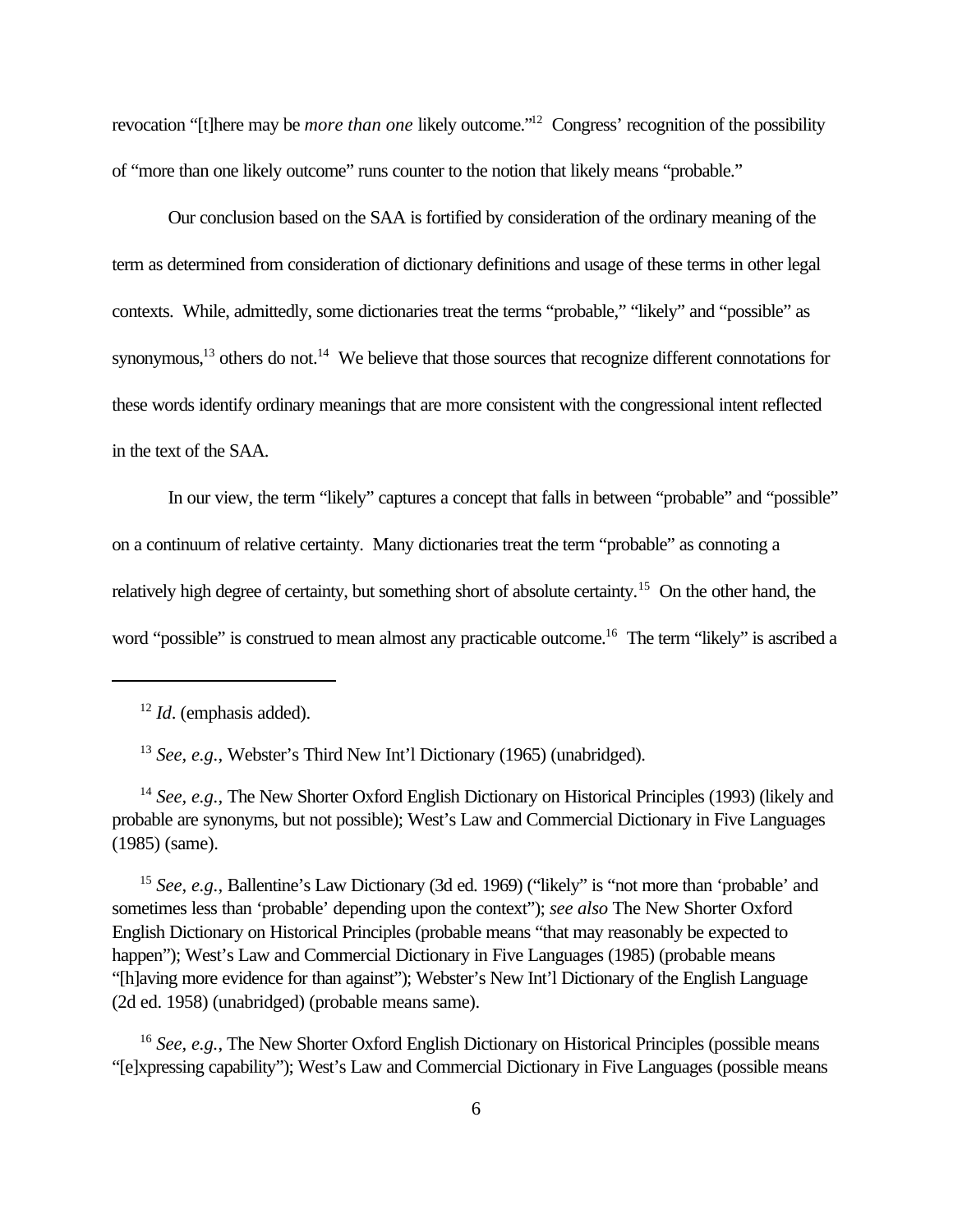meaning that is somewhere between that of the other two words.<sup>17</sup> Thus, when we apply the statutory criteria "likely," we require the facts in a particular case, consistent with the statute and the SAA, to satisfy a lower level of certainty of result than would be required were we applying the term "probable."

To the extent the Court used "probable" as a synonym for "likely" in order to distinguish "likely" from "possible," but not to impute to "likely" any higher level of certainty of result (which would preclude more than one likely outcome), then the Commission in its initial Views applied "likely" as consistent with the statute and with this Court's opinion. In this remand, however, we have reexamined the factual record and our findings and determinations to assess whether they also satisfy the higher level of certainty of result encompassed by the term "probable," and we conclude that they do.

In our initial five-year review determinations, the Commission found that subject imports from each of the 12 countries subject to review likely would have a discernible adverse impact on the domestic industry if the orders were revoked, based on an examination of the size of the industry in

<sup>&</sup>quot;capable of existing, happening, being, becoming or coming to pass); The American Heritage Dictionary of the English Language (3d ed. 1992) (possible means "capable of happening, existing, or being true without contradicting proven facts, laws, or circumstances"); The Random House Dictionary of the English Language (1966) (possible means "that may or can exist, happen, be done, be used, etc.").

<sup>17</sup> *See, e.g.*, Random House Webster's Unabridged Dictionary (2d ed. 1998) (likely means "seeming to fulfill requirements or expectations"); The American Heritage Dictionary of the English Language (likely means "[w]ithin the realm of credibility; plausible"); Webster's Third New Int'l Dictionary of the English Language (1981) (unabridged) (likely means "having a better chance of occurring than not"); Oxford American Dictionary (1980) ("likely" means "such as may reasonably be expected to occur or be true").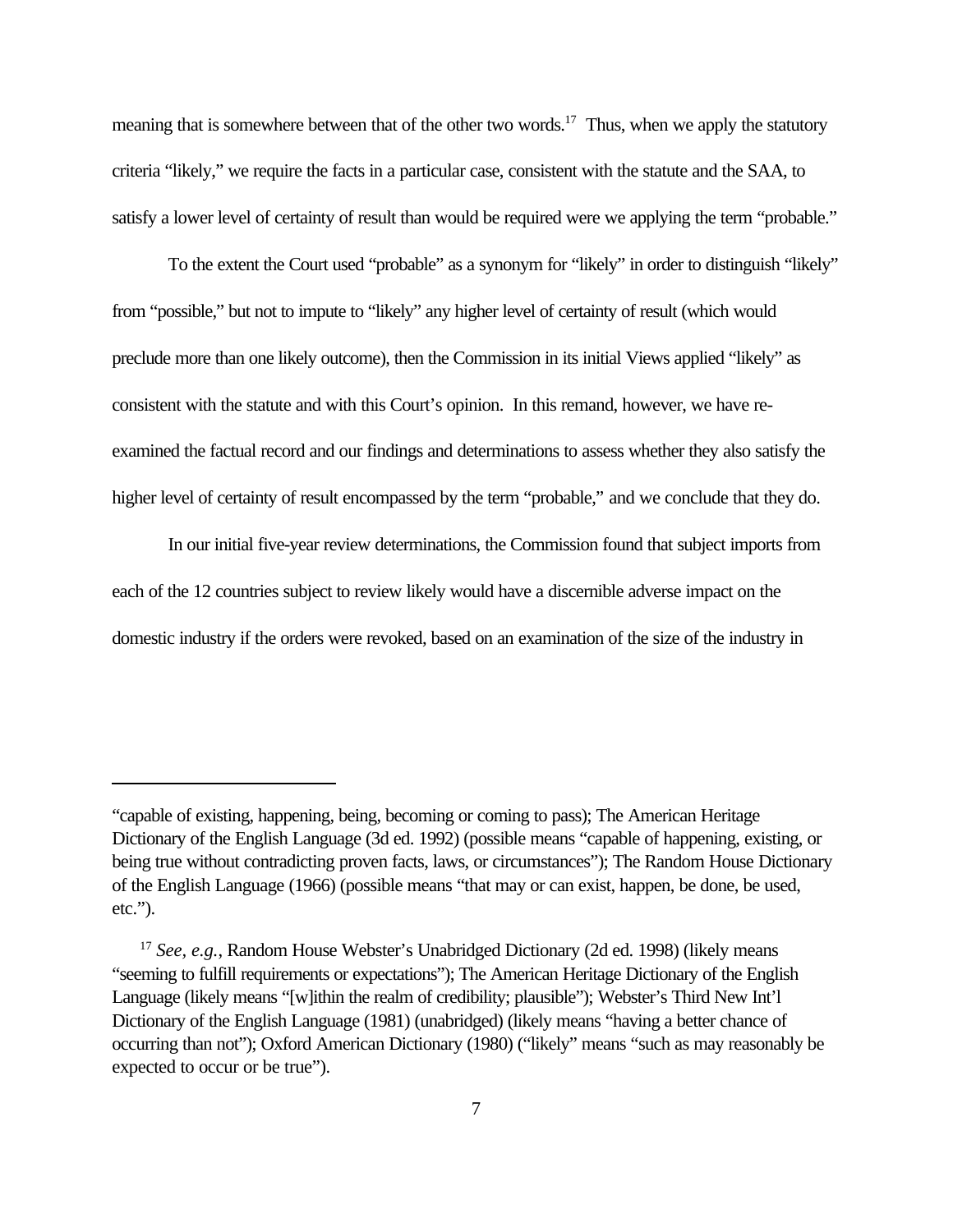each country, each country's capacity to produce all types of plate products and its actual production of plate products, as well as the percentage of exports from each country.<sup>18</sup>

The Commission found, based on evidence regarding interchangeability between domesticallyproduced plate products and imported plate products, as well as evidence pertaining to interchangeability among imported plate products, and evidence as to channels of distribution and current market presence and geographic overlap, that there likely would be a reasonable overlap of competition between subject imports and the domestic like product, and among the subject imports, if the orders were revoked.<sup>19</sup> We also evaluated the evidence in the record regarding capacity (and excess capacity), the ease by which product-shifting could occur, the substantial quantities of plate exported by cumulated subject countries, outstanding antidumping and countervailing duty findings applicable to the subject countries, and the level of competition among subject plate products and between those products and the domestic like product, as well as other evidence, and found that the

<sup>18</sup> USITC Pub. 3364 at 19-20, 59. Commissioner Bragg determined that subject imports from Canada would not have a discernible adverse impact on the domestic industry if the order on Canada were revoked. *Id.* at 70.

<sup>&</sup>lt;sup>19</sup> *Id.* at 21-22, 59-60. The Commission majority determined not to exercise its discretion to cumulate subject imports from Canada with the other subject imports, based on significant differences in conditions of competition. *Id.* at 22-23. Commissioner Bragg determined that subject imports from Canada were not amenable to cumulation because likely import volumes from Canada would not have a discernible adverse impact on the domestic industry. *Id.* at 70; *see also* Separate Remand Views of Commissioner Lynn M. Bragg Regarding Cumulation. Nevertheless, Commissioner Bragg joined Commissioners Okun, Hillman, and Miller, in a cumulative analysis of subject imports from Belgium, Brazil, Finland, Germany, Mexico, Poland, Romania, Spain, Sweden, Taiwan, and the United Kingdom. *Id*. at 25-33.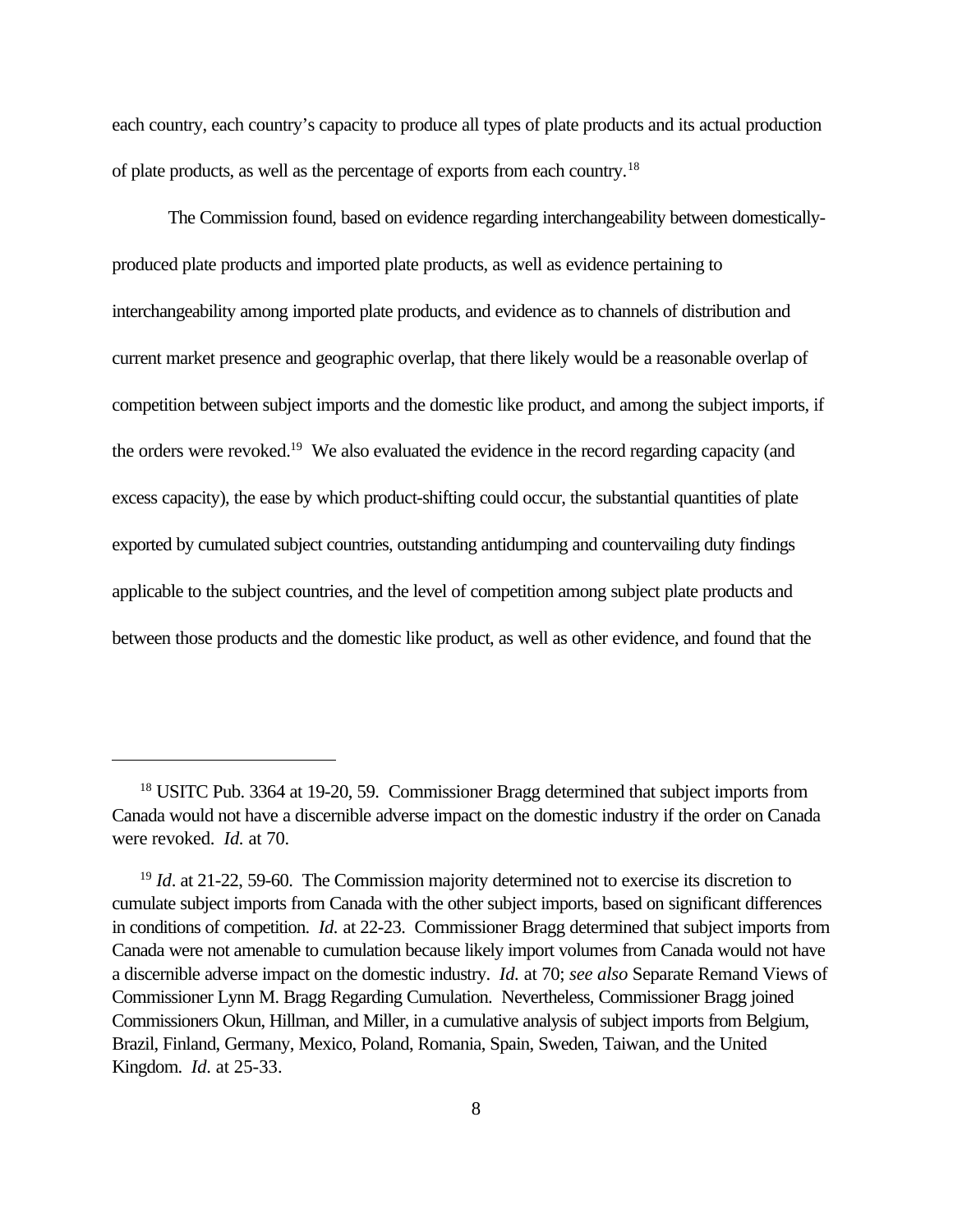volume of cumulated subject imports likely would be significant within a reasonably foreseeable time if the orders were revoked.<sup>20</sup>

With respect to likely price effects, we found that the evidence regarding the nature of price competition, prices that were falling or stabilizing at low levels, as well as the findings of significant price effects in the original investigations demonstrated that the significantly increased volumes of subject plate imports likely would undersell domestic plate products to a significant degree and have significant price suppressing and depressing effects within a reasonably foreseeable time.<sup>21</sup> Lastly, we found, after evaluating the evidence in the record regarding the condition of the domestic industry, including levels of production and U.S. shipments, amount of gross profits and operating income, and capacity, and other factors, and noting their decline as a result of successive waves of unfairly traded plate imports, that the price and volume declines induced by the cumulated subject imports likely would have a significant adverse impact on the production, sales, revenue, and employment levels of the domestic industry.<sup>22</sup>

We satisfied the requirements of the URAA, evaluating the factors referenced therein to make the review determinations, and also met the requirements of the SAA by making reasonable determinations based on the facts of these reviews. The Court sustained our findings on the facts of these reviews, stating that the Commission provided sufficient support for its findings regarding cumulation, likely volumes of subject imports, their likely price effects, and their likely adverse impact on the domestic industry, and did not err in its reasoning.

<sup>21</sup> *Id*. at 29.

<sup>20</sup> *Id*. at 26-28.

<sup>22</sup> *Id*. at 30-33.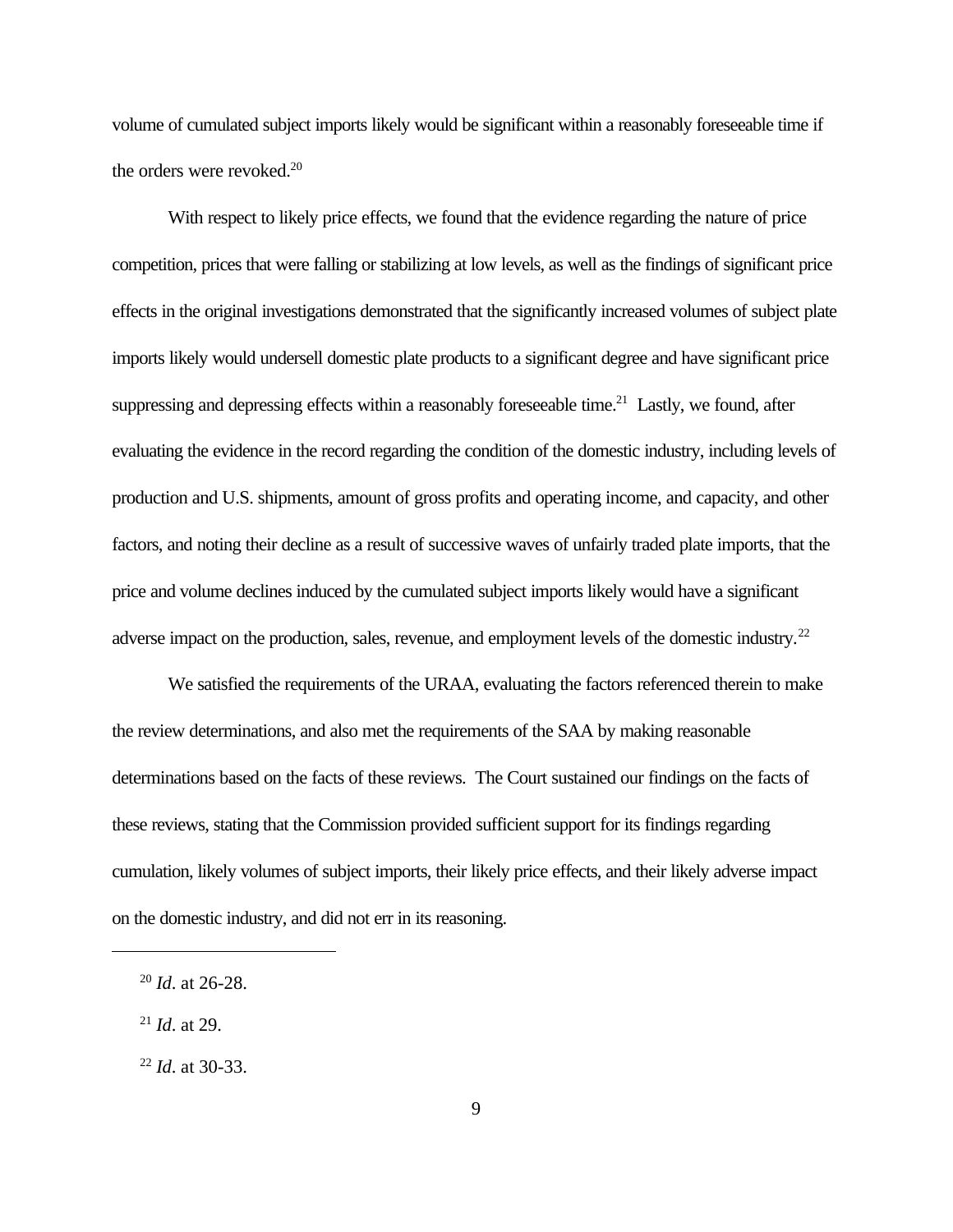The Court, however, did not accept our proffered application of the term "likely." The differences between the Court's and our approaches are fundamental and meaningful. In a case such as this one where the legislative history carries "particular authority," deference is due to the agency's construction of its governing statute. $^{23}$ 

### **A. The Commission's Interpretation of the Term "Likely" Is Reasonable**

## **1. The SAA Explains that Because a Review Determination Is Inherently Predictive, More than One Outcome May Be Likely**

The SAA's explanation that more than one outcome may be likely after the revocation of an order supports our view that the plain meaning of likely is not "probable." As explained above, the SAA is authoritative on any question regarding the interpretation of the URAA.

The SAA explains that a determination by the Commission in a five-year review "is inherently predictive."<sup>24</sup> A determination of whether continuation or recurrence of material injury is likely differs from a determination of material injury or threat of material injury in an original investigation.<sup>25</sup> Under the material injury standard, the Commission makes a determination of whether there is present material injury by reason of subject imports.<sup>26</sup> In a threat determination, the Commission decides whether material injury is imminent, given the status quo.<sup>27</sup> By contrast, under the likelihood of material injury

 $^{25}$  *Id*.

<sup>26</sup> *Id.*

<sup>27</sup> *Id*.

<sup>23</sup> *See* U.S. Steel Group v. United States, 21 CIT 761, 762, 973 F. Supp. 1076, 1080 (1997).

<sup>&</sup>lt;sup>24</sup> SAA at 883.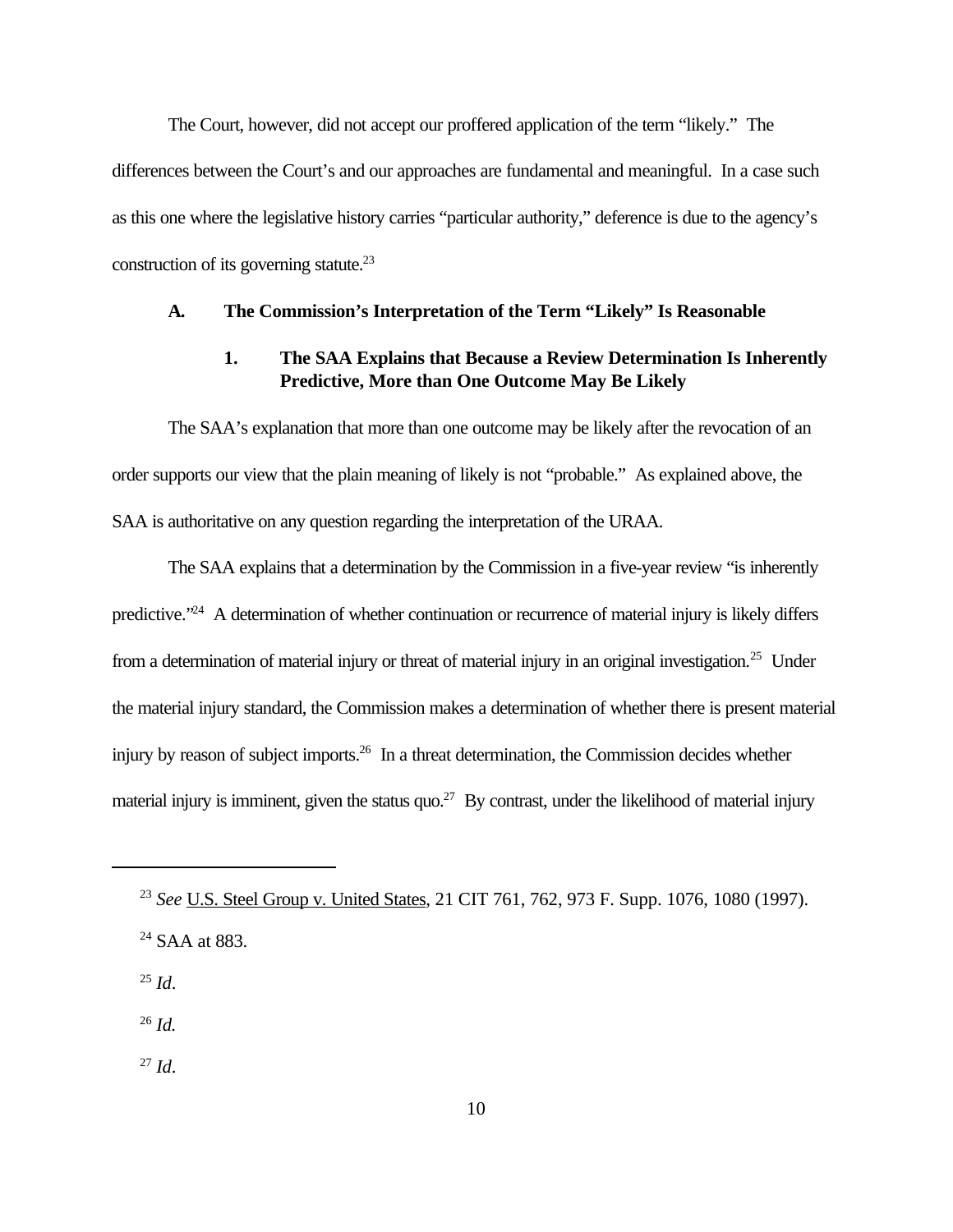standard, the Commission must engage in a "counter-factual analysis: it must decide the likely impact in the reasonably foreseeable future of an important change in the status quo – the revocation . . . of [an order] and the elimination of its restraining effects on volumes and prices of imports."<sup>28</sup>

As a result of the inherently predictive nature of the inquiry, the SAA explains that "[t]here may be *more than one* likely outcome following revocation.<sup>'29</sup> The SAA explains further that

[t]he possibility of other likely outcomes does not mean that a determination that revocation . . . is likely to lead to continuation or recurrence of . . . injury . . . is erroneous, as long as the determination of likelihood of continuation or recurrence is reasonable in light of the facts of the case.<sup>30</sup>

## **2. The SAA's Definition of the Likelihood Standard Does Not Equate "Likely" with "Possible"**

The SAA states that there "may" be more than one likely outcome after the revocation of the orders.<sup>31</sup> Thus, while in some investigations there may be more than one likely outcome after revocation of the order, in other investigations there will not be. As the SAA explains, where there are other likely outcomes, "a determination that revocation . . . is likely to lead to continuation or recurrence of . . . injury, is [not] erroneous, as long as the determination of likelihood of continuation or recurrence is reasonable in light of the facts of the case."<sup>32</sup> Thus, the SAA always requires that a determination that revocation of an order will likely lead to the continuation or recurrence of material injury be

<sup>30</sup> *Id*.

 $32$  *Id.* 

<sup>28</sup> *Id*. at 883-84.

<sup>29</sup> *Id*. at 883 (emphasis added).

<sup>31</sup> *Id*. at 883.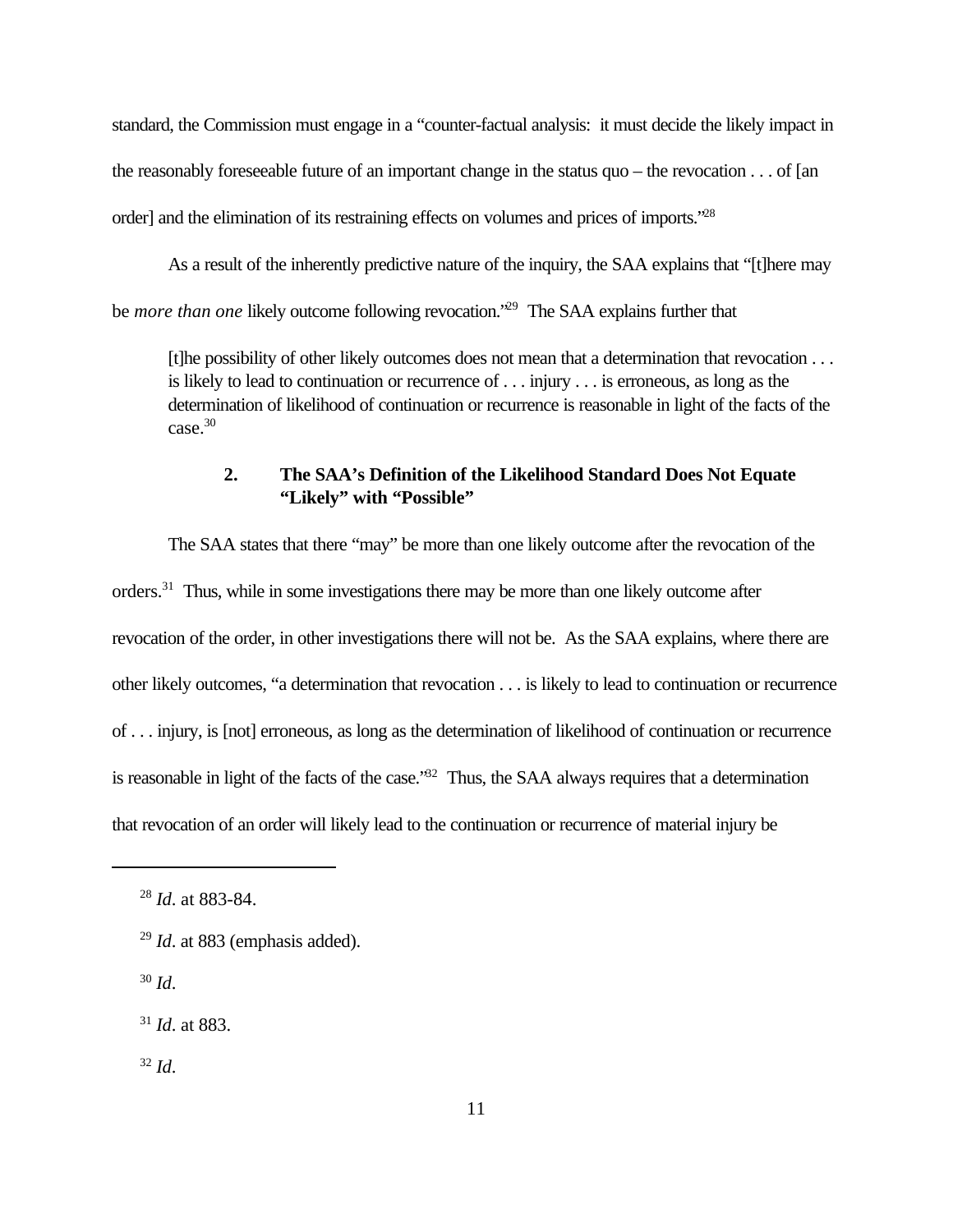"reasonable in light of the facts of the case." This explanation that there can be more than one likely outcome after the revocation of an order does not mean that the fact that material injury after the revocation of an order is "possible" satisfies the likelihood standard. In almost every case it may be "possible" that material injury will continue or recur if the orders are revoked.

The Commission must accept that the SAA is authoritative, and thus that more than one outcome may be likely in a given investigation if reasonable in light of the facts.<sup>33</sup> However, we did not indicate in the initial review determinations that we had determined that the revocation of the orders is likely to lead to continuation or recurrence of injury in reliance on the mere possibility of more than one likely outcome.

## **3. The SAA, in Referring to the "Possibility of Other Likely Outcomes," Does Not Simply Restate the Substantial Evidence Test**

The Court holds the view that the SAA "possibility of other likely outcomes" language may merely restate the substantial evidence test.<sup>34</sup> However, canons of statutory construction support an examination of the context in which particular language is used to assist in gleaning its meaning.<sup>35</sup> It is noteworthy that there is no discussion of judicial review or standard of review anywhere in the passages of the SAA relating to the likelihood standard. The fact that the URAA left the question of judicial review in connection with the antidumping and countervailing duty determinations untouched altogether

<sup>33</sup> *See* 19 U.S.C. § 3512(d).

<sup>&</sup>lt;sup>34</sup> Slip Op. 02-39 at 14.

<sup>35</sup> *See* Davis v. Michigan Dept. of Treasury, 489 U.S. 803, 809 (1989) ("It is a fundamental canon of statutory construction that the words of a statute must be read in their context and with a view to their place in the overall statutory scheme.").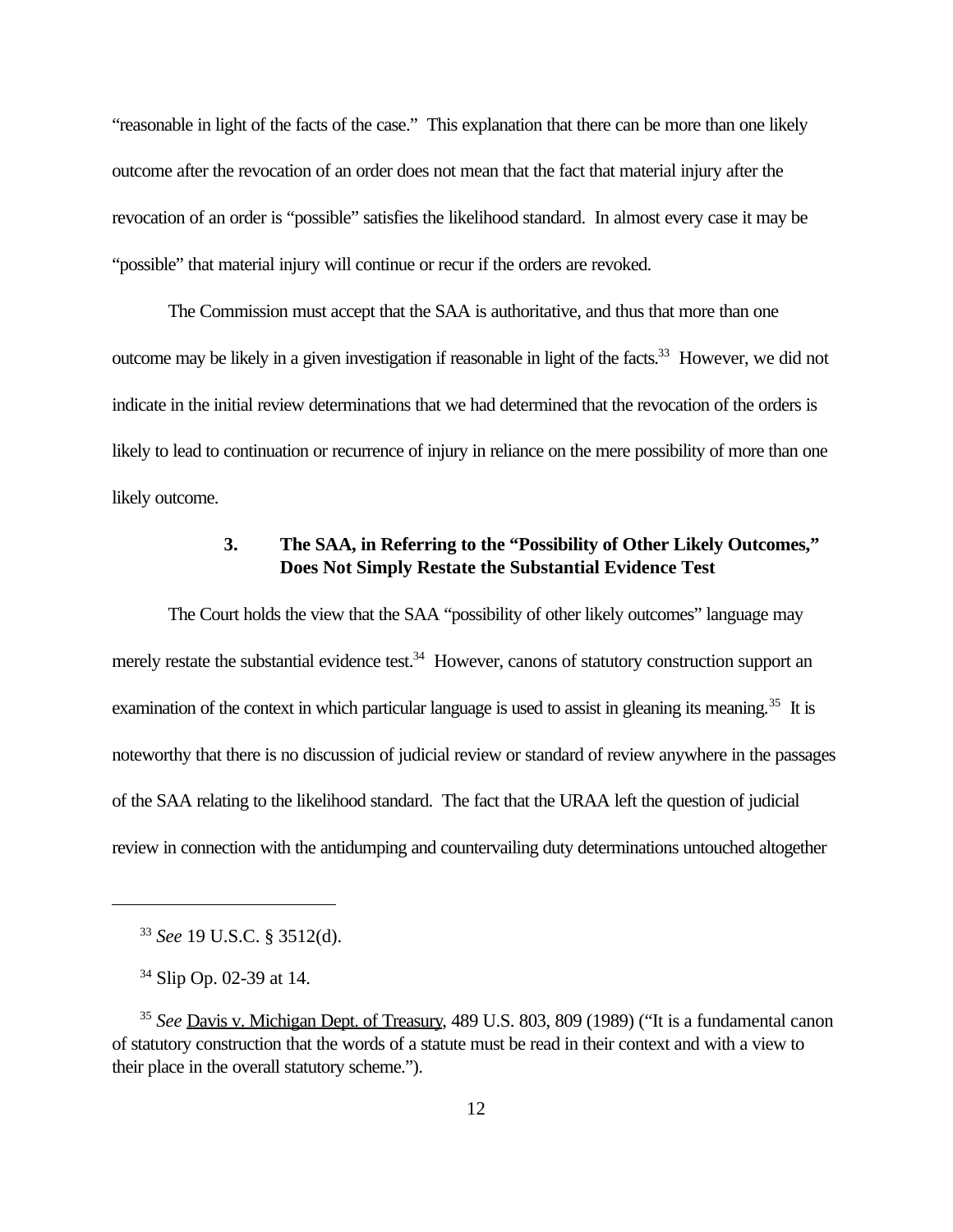indicates that the SAA language on likelihood should not be associated solely with the substantial evidence rule or any other judicial standard of review. In fact, the judicial standard of review is addressed elsewhere in the SAA.<sup>36 37</sup> The passage is clearly directed in the first instance to the evidentiary standard to be applied by the Commission in five-year reviews and therefore guides the application of the likelihood standard, as is made absolutely clear by the paragraph immediately preceding the SAA passage quoted in the Court's opinion. The preceding paragraph reads as follows:

Section 221(a) of the bill adds new section 752 which establishes standards to be applied by Commerce and the Commission in conducting changed circumstances and five-year reviews. Specifically, section 752 elaborates on the standards for determining whether revocation of an order or termination of a suspended investigation would be likely to lead to a continuation or recurrence of injury, countervailable subsidies, or dumping.<sup>38</sup>

Thus, the SAA paragraph relating to the "possibility of other likely outcomes" speaks to the considerations to be undertaken by Commerce and the Commission in making their likelihood determinations. Accordingly, it would be unreasonable to construe the relevant SAA language as merely an out of context restatement of the long-standing substantial evidence standard of judicial review.

<sup>38</sup> *Id*. at 883.

<sup>&</sup>lt;sup>36</sup> SAA at 880-81 (sections 516A(a)(1) and 516A(b)(1)(B) were amended to apply the arbitrary and capricious standard to expedited reviews and the substantial evidence standard to full reviews).

<sup>&</sup>lt;sup>37</sup> Based upon the foregoing, Commissioner Bragg finds that the referenced language in the SAA is entirely unrelated to any judicial standard of review; rather, Commissioner Bragg finds that the purpose of the referenced language is to inform the Commission's evaluation of the record in review investigations.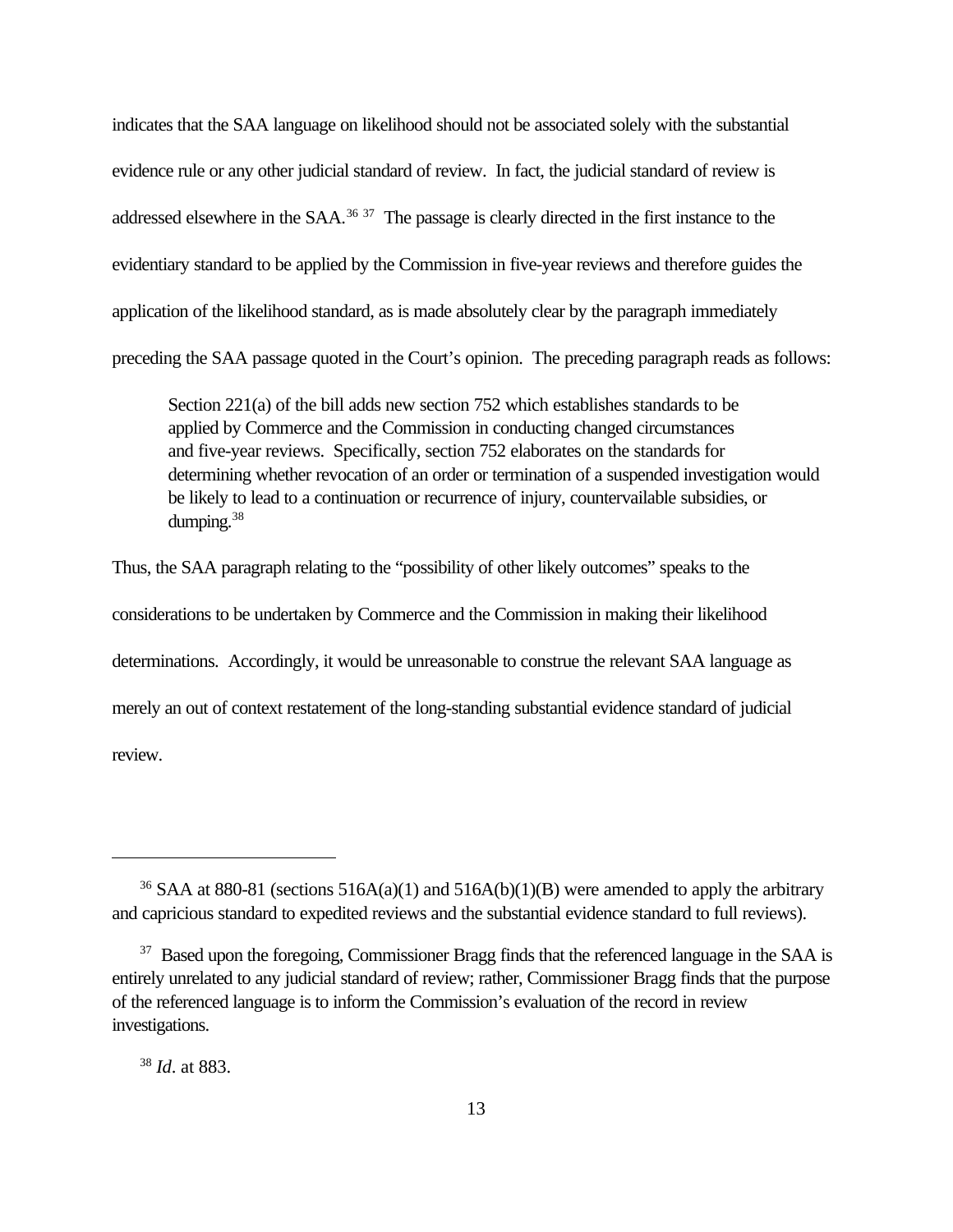#### **4. Conclusion**

For the purpose of the Commission's determinations on remand in these reviews we follow the Court's instructions to apply the meaning of "likely" as "probable," not "possible." To the extent the Court used "probable" to impute to "likely" a higher level of certainty of result than "likely," we also apply that standard, but only for purposes of this remand, as we find such a standard to be inconsistent with the statute and the SAA. We have reviewed the facts on which the Commission's initial determinations were based and concluded that these facts support findings in these reviews that it is probable that there would be a reasonable overlap of competition; it is probable that there would be significant volumes of cumulated subject imports within a reasonably foreseeable time; it is probable that there would be significant volumes of cumulated subject imports that would undersell domestic plate products to a significant degree and have significant price suppressing and depressing effects; and it is probable that there would be cumulated subject imports that would have a significant adverse impact within a reasonably foreseeable time. We make this determination in these reviews because, based on the facts in the record, there is a high degree of certainty that this outcome will occur, although we did not couch our determination in those terms. We note that there may not be such a high degree of certainty in all reviews, however. Nonetheless, our definition of "likely," and as explained below, our application of this definition in these reviews, is reasonable and in accordance with law.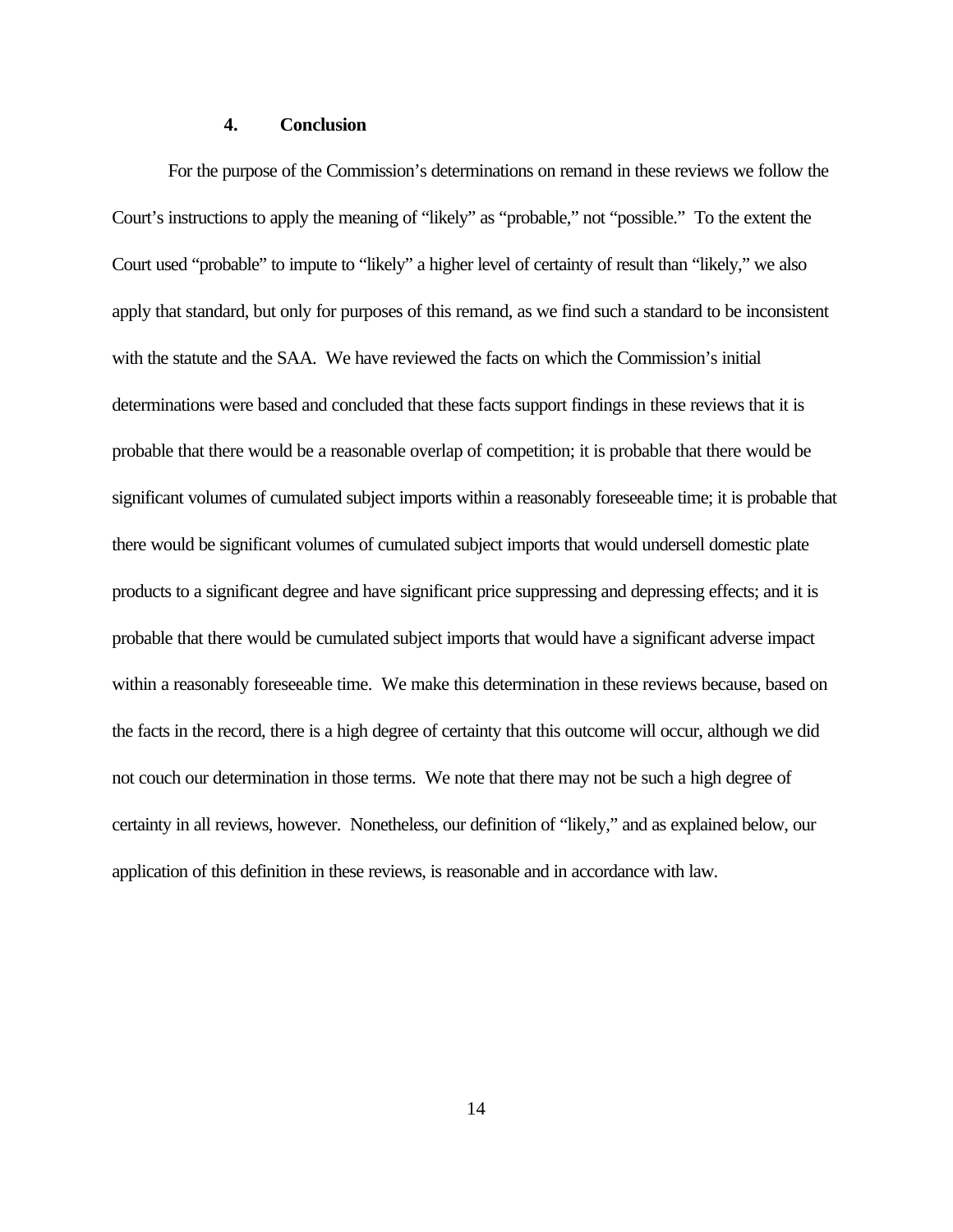## **III. CUMULATION**<sup>39</sup> <sup>40</sup>

The Commission determines in this remand that, as stated in its initial Views, subject imports from each of the 12 countries likely would have a discernible adverse impact on the domestic industry if the orders were revoked, and that a reasonable overlap of competition between the subject imports and the domestic like product likely would exist if the orders were revoked. We therefore exercise our discretion to cumulate subject imports from 11 countries, but do not cumulate subject imports from Canada, because of the significant differences in conditions of competition as explained in the Commission's initial Views and incorporated herein.

#### **A. Likelihood of No Discernible Adverse Impact**

As the Commission stated in its initial Views, the size of the industry in each subject country is significant; each has substantial capacity to produce all types of plate products; actual production of subject plate as well as other plate is significant; and most countries export a substantial percentage of their production.<sup>41</sup> Because the types of plate products manufactured in the subject countries do not differ dramatically from those produced in the United States, we again find that imports from each of the subject countries likely would be substitutable for, and competitive with, domestically produced plate. We also again find that competition likely would be on the basis of price, as stated in the

<sup>41</sup> *Id*. at 20.

<sup>&</sup>lt;sup>39</sup> Except as otherwise noted, Commissioner Bragg does not join Section III of these remand Views. *See* Separate Remand Views of Commissioner Lynn M. Bragg Regarding Cumulation.

<sup>&</sup>lt;sup>40</sup> Commissioner Koplan joins in this discussion with respect to Belgium, Brazil, Finland, Germany, Mexico, Poland, Romania, Spain, Sweden, and Taiwan, but not with respect to the United Kingdom. *See* Dissenting Views of Chairman Stephen Koplan and Commissioner Thelma J. Askey in Cut-to-Length Carbon Steel Plate from the United Kingdom, USITC Pub. 3364 at 59-61.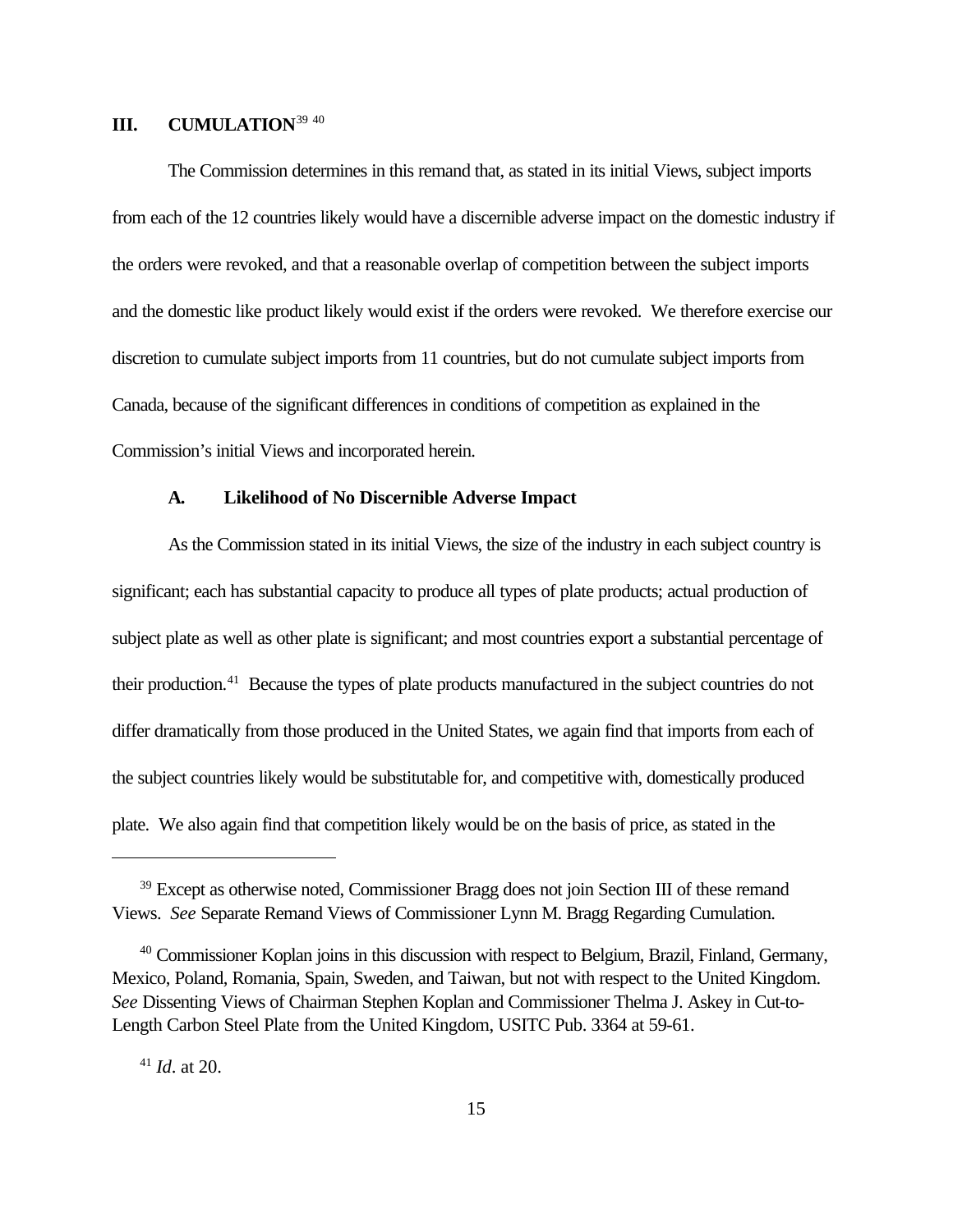Commission's initial Views. Thus, for the foregoing reasons, as explained in more detail in those Views, and in light of the weakened condition of the U.S. industry, as described below and in our initial determinations, the likely imports of plate from each of the subject countries would have an adverse impact on the domestic industry. $42$ 

## **B. Reasonable Overlap of Competition**

As the Commission explained in its initial Views in these reviews, there is a reasonable overlap in the types of subject plate produced in each subject country and in the United States. U.S. producers and importers generally reported that domestically produced plate products were interchangeable with imported plate products and that imports from subject countries were used interchangeably. Purchasers comparing domestic and subject import plate products found the U.S. product to be comparable to, and sometimes superior to, the subject imports. Purchasers most often ranked price as the most important factor considered when choosing a supplier, and quality second. Both domestic producers and U.S. importers shipped plate to end users, distributors, and service centers/processors. While the record is mixed regarding current market presence and geographic overlap with the orders in place, in light of the importance of sales to steel service centers, which are dispersed throughout the United States and hold sizeable plate inventories, we find it likely that subject imports from each subject country would be simultaneously present in the U.S. market as a whole and in the same geographical markets as other subject imports and the domestic like product.<sup>43</sup>

<sup>42</sup> *See id*.

<sup>43</sup> *See id*. at 21-22.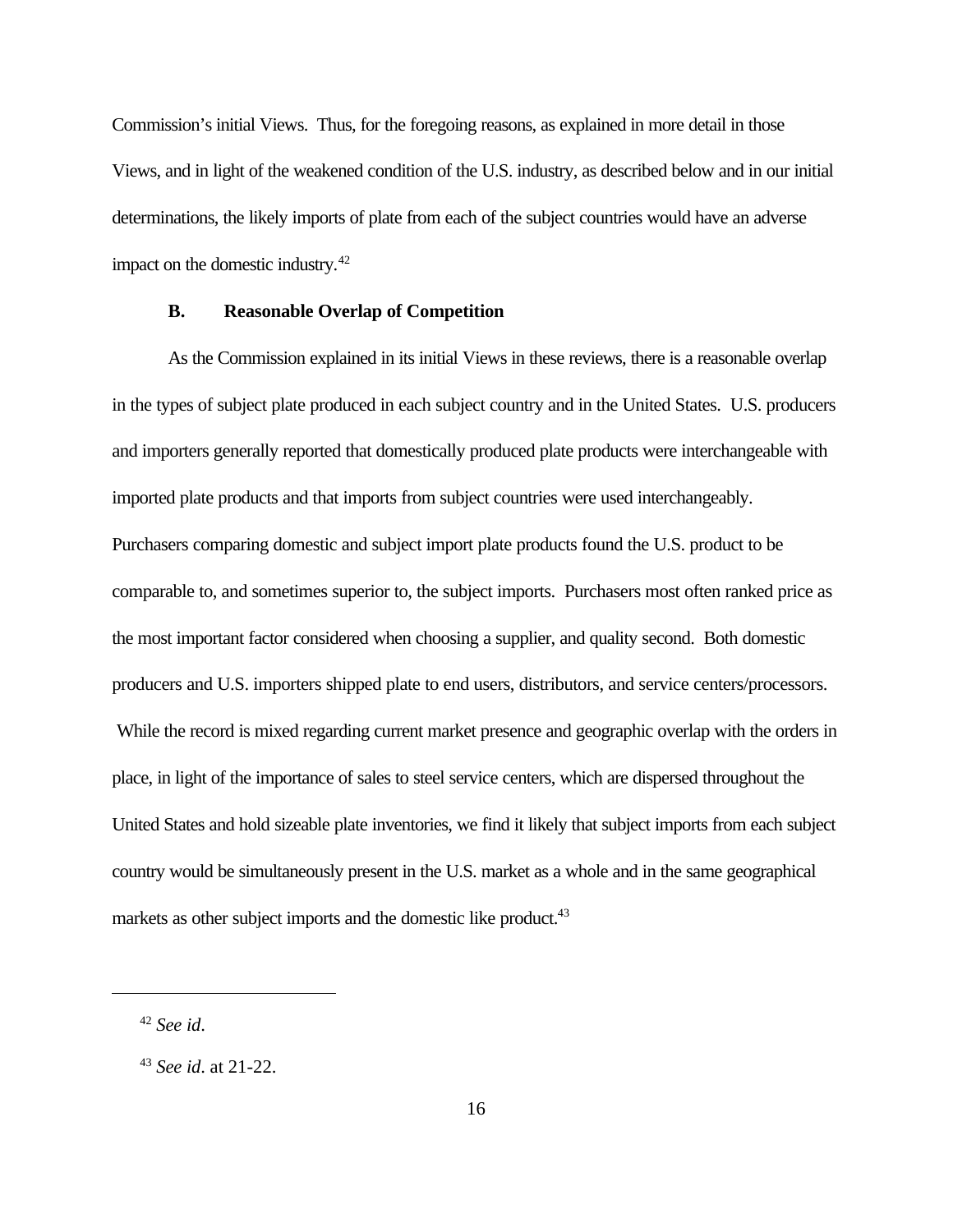In sum, we find that the record indicates that a reasonable overlap of competition upon revocation is likely (*i.e.* probable) and not merely possible, given that each subject country continues to produce, as they did in the original investigations, a variety of plate products, including commodity grades that account for a large share of the U.S. market, notwithstanding that subject countries have shifted to exporting specialized plate to the United States as a result of the orders; subject plate and the domestic product are generally interchangeable and compete substantially on price; and service centers, a major distribution channel for both the U.S. product and subject imports, have consolidated since the original investigations and enhanced their ability to purchase and hold in inventory sizeable quantities of imported plate.<sup>44</sup>

## **C. Other Considerations/Conditions of Competition**<sup>45</sup>

In its initial Views, the Commission found no significant differences in conditions of competition among subject imports from all subject countries other than Canada. In its opinion remanding the Commission's Views, the Court stated that the Commission is to address respondents' arguments as to whether changes in the European Union (EU) since the 1993 investigations have significantly affected conditions of competition and whether, despite these changes, increased imports to the United States likely will occur, explaining its reasoning.<sup>46</sup> We find that these changes have not significantly affected

<sup>44</sup> *Id*.

<sup>45</sup> Commissioner Bragg joins Section III.C. of these remand Views.

 $46$  Slip Op. 02-39 at 20.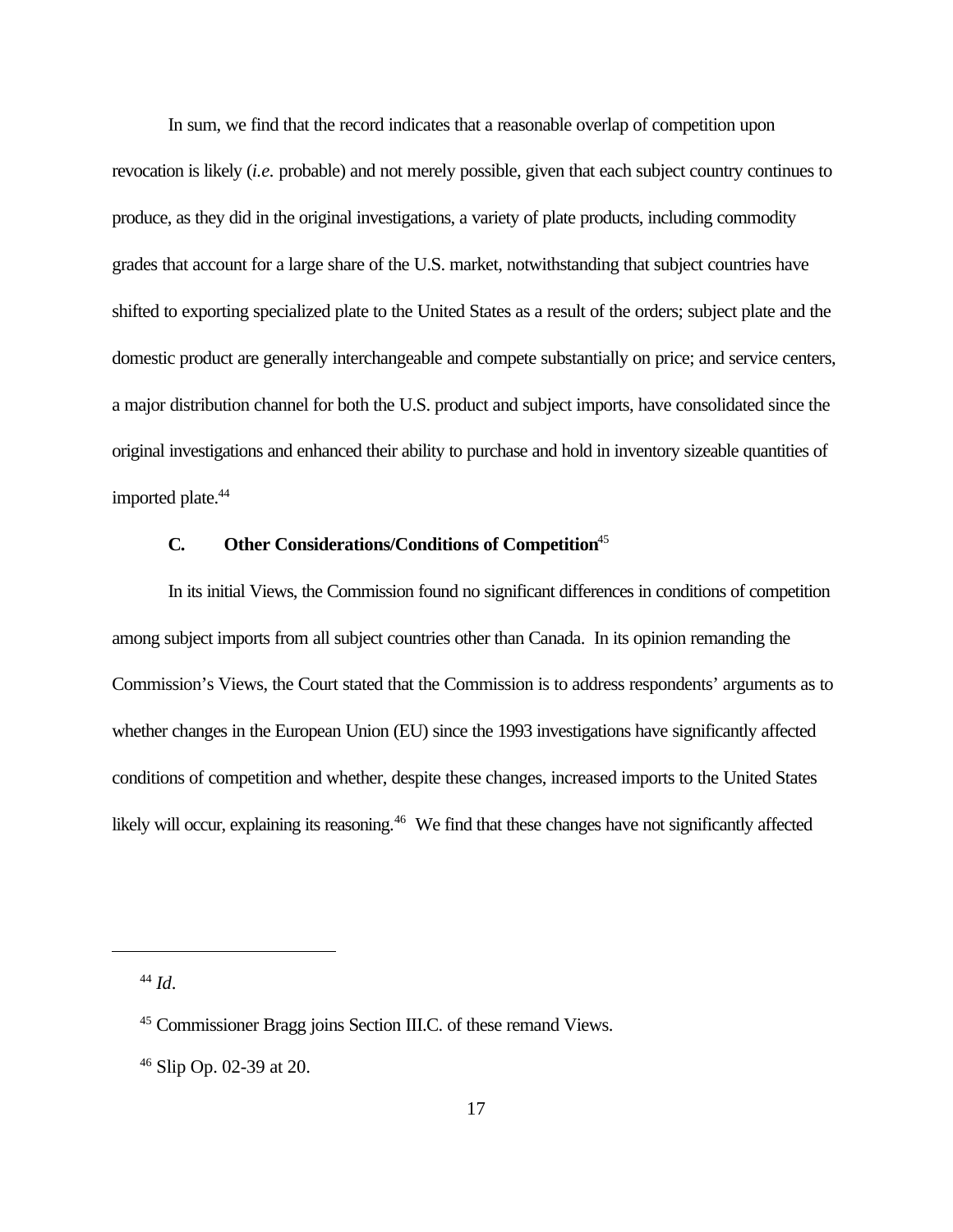conditions of competition and that it is likely, *i.e.* probable, that significant volumes of imports from subject EU countries to the United States will occur in the event of revocation.<sup>47</sup>

In its initial determinations in these reviews, the Commission stated:

Several European respondents argue that the EU is effectively their home market and that strengthened integration in the EU means that they are increasingly focused on the European market, making them less likely to export to the United States upon revocation. The European Community was in existence for some time prior to the original investigations, although further steps at integration and expansion have taken place since the original investigations. While these steps could have the potential to reduce to some degree exports of EU countries to the United States compared to the original investigation, we are not convinced that there has been a shift of such a fundamental nature as to make significant exports to the United States unlikely. With respect to the adoption of a common currency, we believe it is too early to judge its likely effects on trade outside the EU.<sup>48</sup>

We reaffirm this finding and provide additional analysis.

The process of economic integration within Europe has taken place over a period of many years following World War II. The European Economic Community was formed by the Treaty of Rome in 1957. By 1968, the original six member countries eliminated tariffs on trade in goods between them. By 1986, the European Economic Community had expanded to 12 member countries. The Single Europe Act of 1986 provided for the elimination of internal customs border checks and for other harmonization measures by 1992, after which the European Economic Community became known as the European Union. In 1995, Sweden, Finland, and Austria acceded to the EU.<sup>49</sup>

<sup>47</sup> *See infra* Section IV.A. (discussing volume generally).

<sup>48</sup> USITC Pub. 3364 at 27 n.155.

<sup>49</sup> *See* Domestic Producers' Cold-Rolled Posthearing Brief, Exh. 2.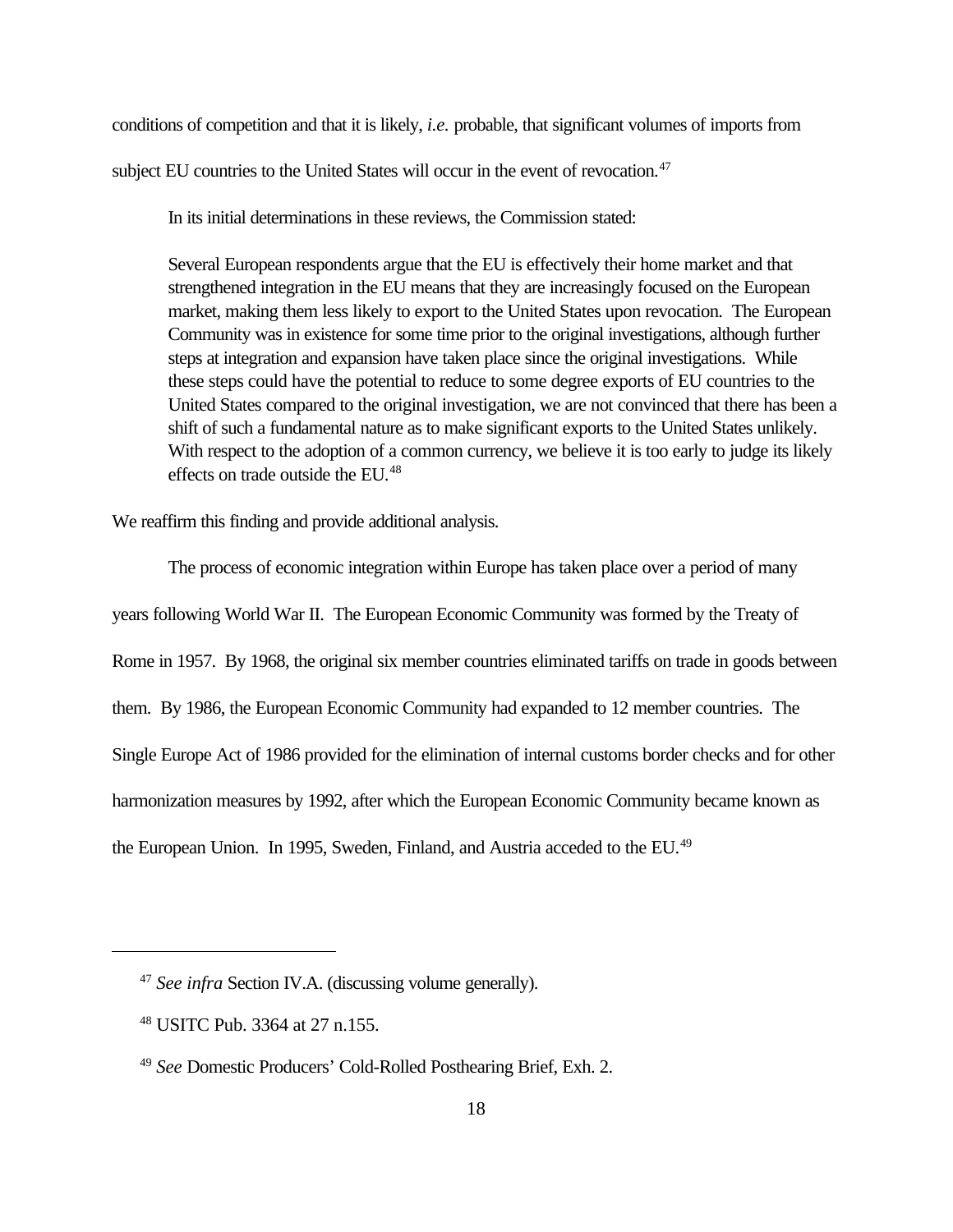We reiterate our conclusion from the Commission's initial Views that the additional integration and expansion steps that occurred as a result of the formation of the European Union could have the potential to increase the intra-EU focus of subject countries of the EU and thereby reduce to some degree these countries' exports to the United States compared to the original investigation.<sup>50</sup> However, substantial economic integration had already taken place by the time of our original investigations in 1992-1993. Such pre-existing integration did not prevent the subject EU countries, cumulated with the other subject countries, from exporting subject plate to the United States at volumes and prices that were injurious to the domestic industry producing the like product.

We have considered the information provided by the German respondents purporting to show a growing percentage of plate shipments destined for other EU countries. From 1990-1992, combined German plate shipments into the German market and to other EU countries averaged \*\*\* percent of total shipments, compared to a modestly-higher \*\*\* percent between 1993-99.<sup>51</sup> Average total plate shipments to all markets \*\*\* from \*\*\* million net tons to \*\*\* million net tons. While the most recent years (*e.g.* 1998-99) show lower exports outside the EU compared to previous periods,<sup>52</sup> there is fluctuation on a year-to-year basis in the volume of shipments that are sent to the various destinations.<sup>53</sup> Accordingly, at most these data could suggest some incremental increase in the intra-EU focus of these

<sup>50</sup> USITC Pub. 3364 at 27 n.155.

<sup>51</sup> Domestic Producers' Cold-Rolled Posthearing Brief, Exh. 2.

<sup>52</sup> *Id*.

<sup>53</sup> *Id*.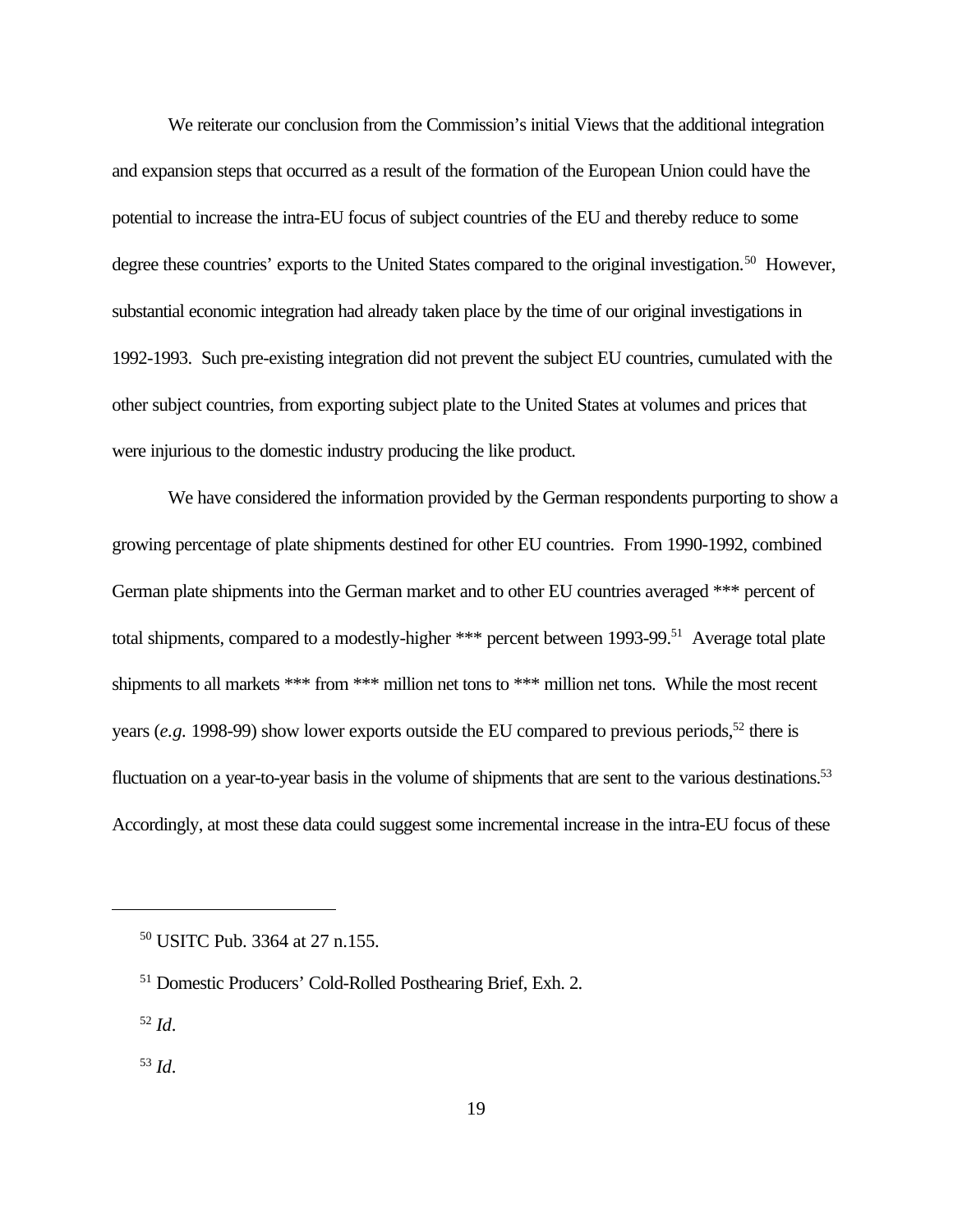German companies since the original investigations. However, we are hesitant to place undue weight on this information as it pertains to only one of six subject EU countries.<sup>54</sup>

Moreover, while the German respondents would have the Commission believe that the EU members are looking toward themselves as their primary market, other evidence they have submitted undermines this claim. There are numerous references in their exhibits to EU actions to enhance competitiveness within a global market.<sup>55</sup>

In addition, much of the German respondents' argument with respect to strong intra-EU trade was based on the strength of demand in the EU market for plate.<sup>56</sup> Evidence submitted by the German respondents, however, also suggests weakness of demand and an economic downturn in Europe ("the situation remains rather fragile").<sup>57</sup> Any weakening of the demand for plate within Europe would provide an incentive for European producers to look to other markets, including the United States.

<sup>54</sup> Commissioner Bragg notes that much of the evidence provided by the German respondents pertains to heavy plate from the EU, not Germany, that is defined as being over 10 mm in thickness, *i.e.* 0.39 inches, with no maximum thickness defined. *See* Germany's Prehearing Brief at 17 & n.75 & App. 43; Germany's Posthearing Brief at 4 & App. 1. The Germans compare this product to the Commission's pricing product 1, Germany's Prehearing Brief at App. 44, which is defined, in part, as being 0.5" through 0.99" in thickness. CR/PR at PLATE-V-5. Commissioner Bragg finds a comparison of data for plate that is potentially quite thick, with plate that is not at all thick, to be unhelpful.

<sup>55</sup> *See, e.g.*, Germany's Prehearing Brief, App. 29 at 8 (reference to "need to export" and "increased participation outside the EU"), 9 (framework for "improving access to global markets"), 12 ("[e]nsuring a level playing field within the EU and globally"), 16 ("[p]romoting industrial co-operation with third countries"), 17 *(id.)*; Germany's Responses to Posthearing Questions, App. 5 *(accession to*) EU is means for "greater integration in the global economy").

<sup>56</sup> Germany's Responses to Posthearing Questions at 21-25.

<sup>57</sup> Germany's Prehearing Brief, App. 29 at 8.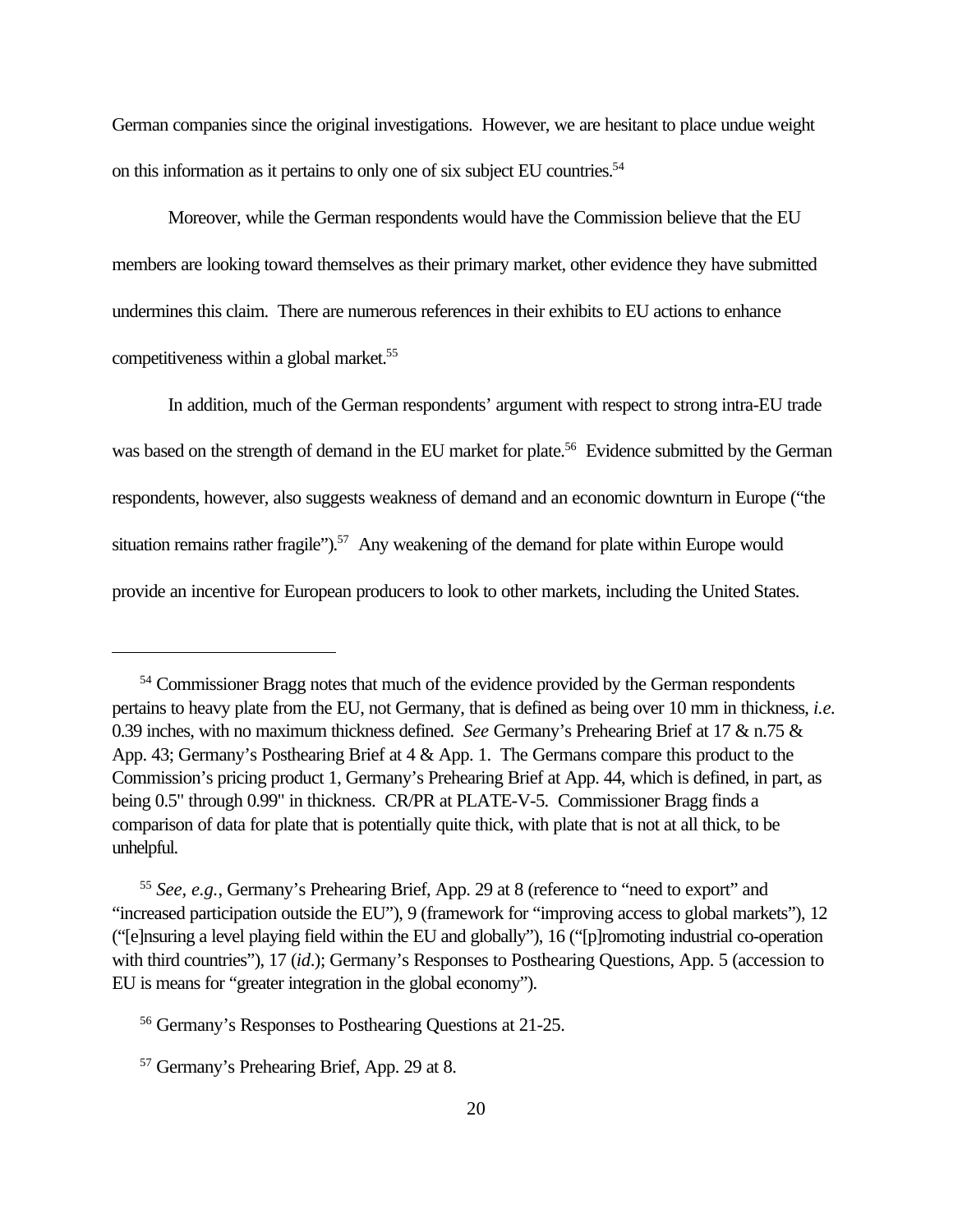Other data pertaining to the iron and steel trade of the EU as a whole contradict respondents' arguments. Data obtained from the World Trade Organization (WTO) show that, for all iron and steel products, exports by EU members outside of the EU have increased rather than decreased. The average ratio of these exports from the 15 EU members to non-EU countries as compared to iron and steel exports of the 15 EU members to each other rose from 0.446 between 1990-92 to 0.470 between 1996-98.<sup>58</sup> This means that external exports, *i.e.* exports to countries outside of the EU, averaged 44.6 percent of internal EU exports, *i.e.* exports to other countries within the EU, between 1990-92. Between 1996-98, external exports averaged 47.0 percent of internal EU exports.<sup>59</sup> Thus, it appears that external exports have not decreased as respondents claim.

We also note, as explained in the Commission's initial Views, that the fact that certain EU members are subject to antidumping and countervailing duty investigations in third countries indicates their interest in exporting outside the EU. Plate from Finland is subject to an ongoing investigation in Canada; plate from Spain is subject to antidumping and countervailing duty findings in Canada; and the United States imposed antidumping and countervailing duty orders on plate from France and Italy.<sup>60</sup>

Finally, with respect to the adoption of a common currency, we again find that it is too early to judge its probable effects on trade outside the EU, based on the record in these reviews. The single

<sup>58</sup> 1998 is the latest year for which comparable data are available. Domestic Producers' Cold-Rolled Posthearing Brief, Exh. 2 at n.3.

<sup>59</sup> Domestic Producers' Cold-Rolled Posthearing Brief, Exh. 2.

<sup>60</sup> USITC Pub. 3364 at 27-28.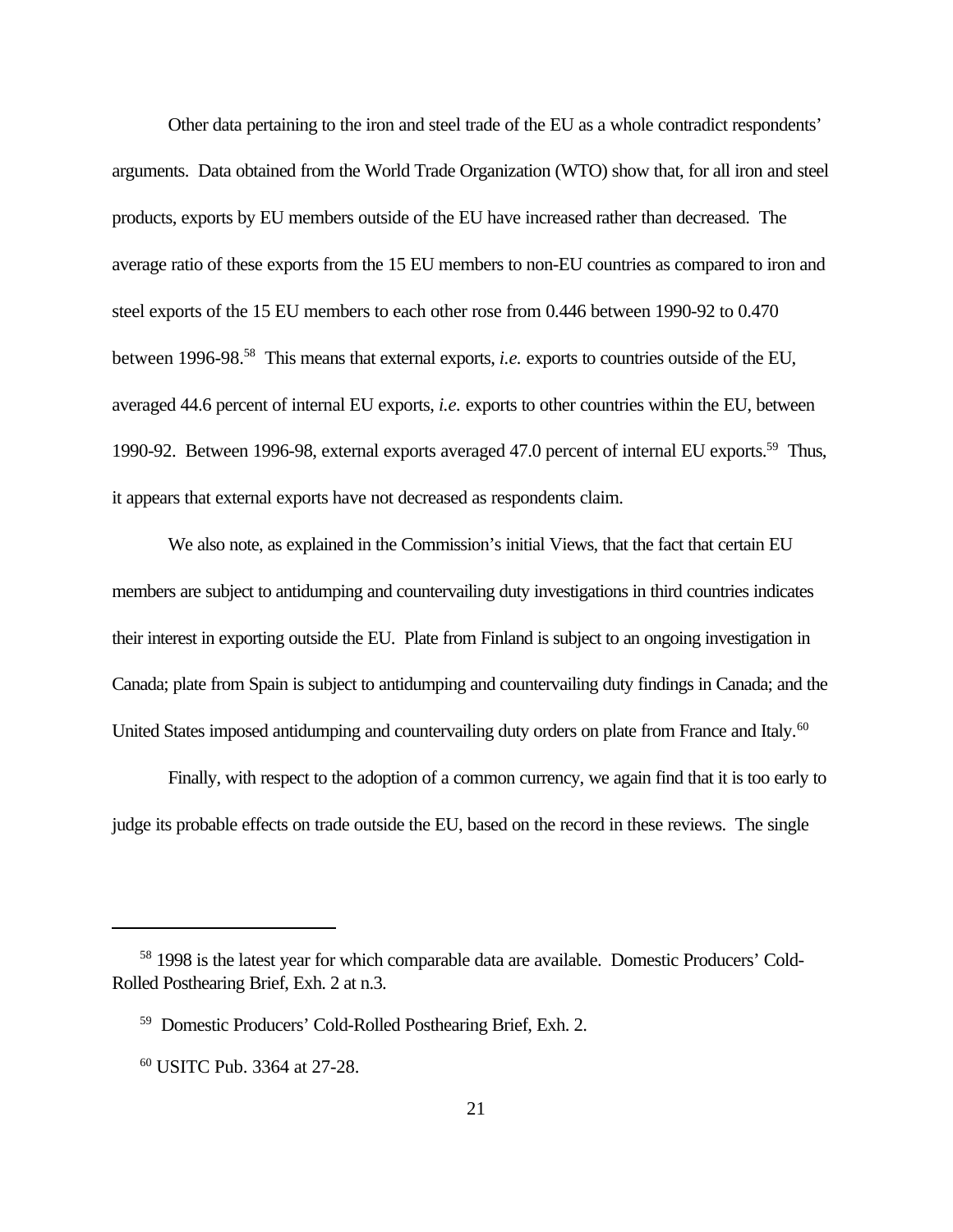currency was not adopted until January 1, 1999.<sup>61</sup> The Commission voted in these reviews in November 2000, and its period of review extends only through March 2000. Not all subject EU countries have adopted the single currency. The United Kingdom has not adopted it and there is evidence on the record that it has experienced difficulties shipping to continental Europe because of this situation.<sup>62</sup> Sweden has not adopted the single currency either.<sup>63</sup> Germany's submissions, moreover, refer to the volatility of the euro.<sup>64</sup> Despite adoption of the common currency, German respondents projected lower shipments of subject plate to other EU countries in 2000 and 2001 than in any year since 1994.<sup>65</sup>

In view of the above-explained record evidence, we do not find respondents' contention that developments in the EU since 1993 will deter the member countries from shipping significant volumes of subject merchandise to the United States upon revocation of the orders to be persuasive. We find that, in the event of revocation of the orders, significant exports to the United States are likely, *i.e.* probable, notwithstanding changes in the EU since the original investigations, as there has not been a shift of such a fundamental nature as to indicate otherwise.<sup>66</sup> With respect to the adoption of a common currency, we also reaffirm our finding that it is too early to judge its likely effects on trade outside the EU.

<sup>66</sup> *See infra* Section IV.A.

<sup>61</sup> *See* Germany's Prehearing Brief at 14.

 $62$  Tr. at 124 (Mr. Dempsey).

<sup>63</sup> Germany's Responses to Posthearing Questions at 15 n.35.

<sup>64</sup> *Id*., App. 5 at 17.

<sup>65</sup> *See* German Producers' Questionnaire Responses.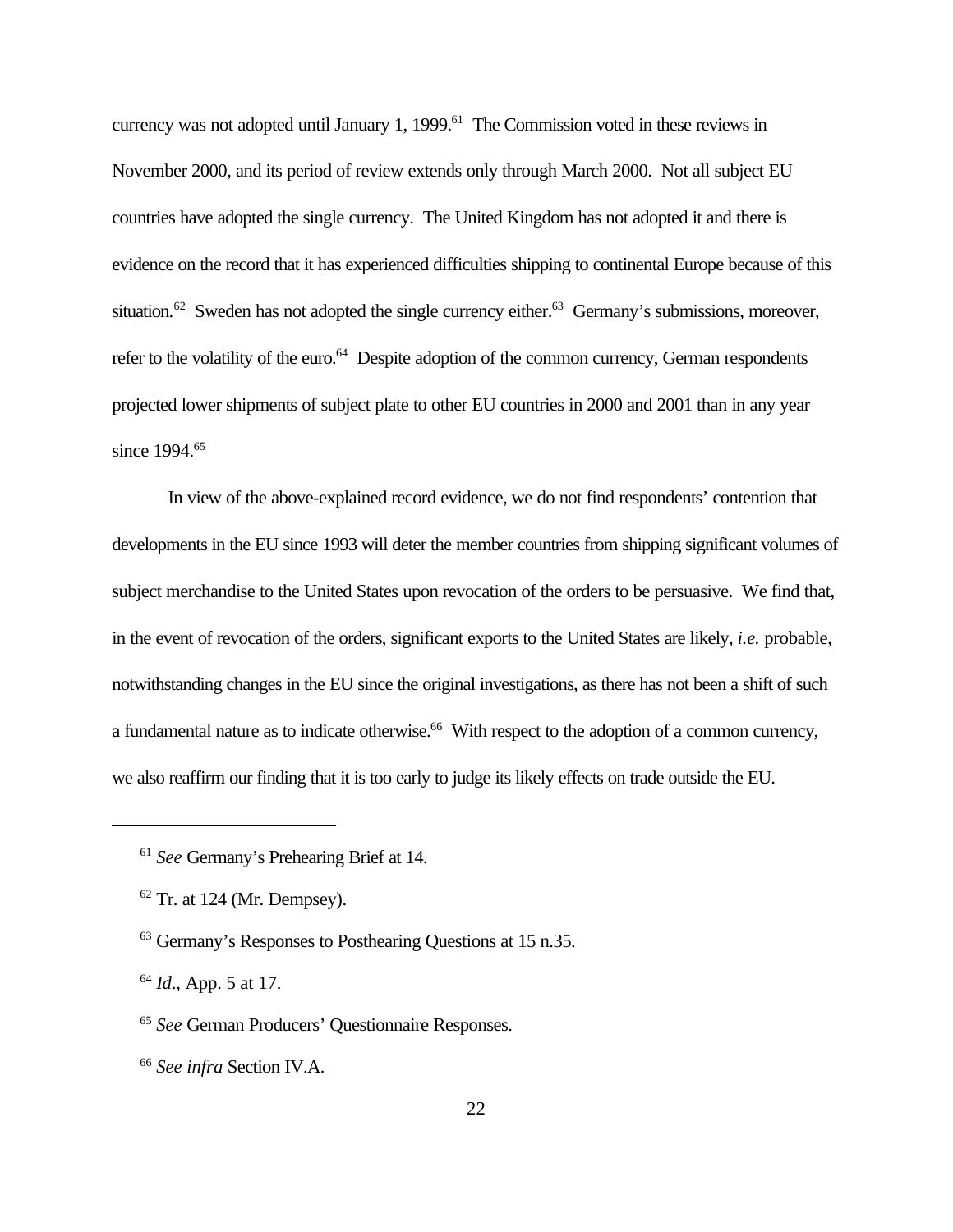**IV. Revocation of the Orders on Subject Plate Imports from Belgium, Brazil, Finland, Germany, Mexico, Poland, Romania, Spain, Sweden, Taiwan, and the United Kingdom Is Likely to Lead to Continuation or Recurrence of Material Injury Within a Reasonably Foreseeable Time** <sup>67</sup> <sup>68</sup>

#### **A. Likely Volume of Subject Imports**

We adopt our findings in our initial review determinations and find in these reviews that the volume of cumulated subject imports likely would be significant within a reasonably foreseeable time if the orders are revoked.<sup>69</sup>

In particular we have again examined, on a cumulative basis, the excess capacity of the subject countries and found that it greatly exceeds the volume of total subject imports in the 1993 investigations. We have also examined excess subject capacity, as well as cumulated capacity to produce both subject and non-subject plate, and excess capacity for the production of non-subject plate. Shifting between the production of non-subject and subject plate is not difficult.

We again note that, with the exception of Mexico, all cumulated countries export substantial quantities of their production. Further, there are a number of barriers to importation of subject plate in other countries, namely of plate from Brazil, Finland, Romania, and Spain.

<sup>69</sup> *Id*. at 26-28.

<sup>&</sup>lt;sup>67</sup> Commissioner Koplan joins in this discussion with respect to Belgium, Brazil, Finland, Germany, Mexico, Poland, Romania, Spain, Sweden, and Taiwan, but not with respect to the United Kingdom. *See* Dissenting Views of Chairman Stephen Koplan and Commissioner Thelma J. Askey in Cut-to-Length Carbon Steel Plate from the United Kingdom, USITC Pub. 3364 at 59-61.

<sup>&</sup>lt;sup>68</sup> Because the interim data for 1999 and 2000 cover only limited three-month periods, we have placed less emphasis on interim period comparisons.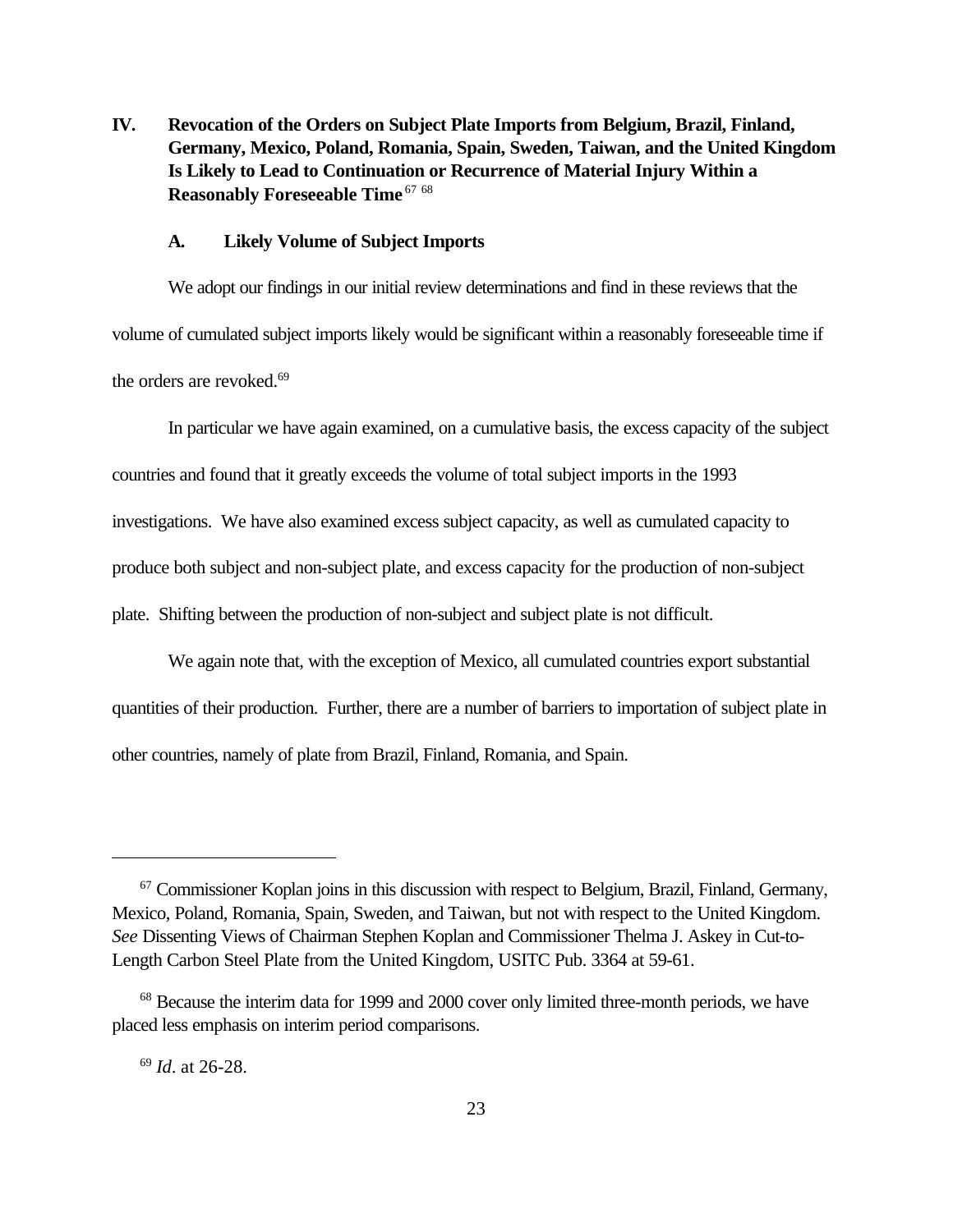Notwithstanding respondents' arguments regarding improved demand conditions in a number of the subject countries, the following evidence supports our finding that it is likely (*i.e.* probable), and not merely possible, that the volume of cumulated subject imports would be significant upon revocation: significant capacity, and excess capacity, to produce both subject plate, particularly commodity grades, and non-subject plate products; foreign plate inventories; significant exports by most subject producers (indicating that exporting is an important part of these producers' businesses); barriers to exporting to third countries; the incentive for steel producers to increase sales to maximize the use of available capacity; and the growing role of consolidated service centers in seeking out sources of low-cost supplies.

#### **B. Likely Price Effects of Subject Imports**

We adopt our findings in our initial review determinations and find that in these reviews the significant increased volumes of cumulated subject imports likely would undersell domestic plate products to a significant degree and have significant price suppressing and depressing effects within a reasonably foreseeable time if the orders are revoked.<sup>70</sup>

We have reexamined the available pricing data, which indicate that domestic prices are falling or, at best, have stabilized at low levels. Because of the minimal levels of subject imports during the period of review, we have little data with which to compare the current U.S. prices of subject imported

<sup>70</sup> *Id.* a*t* 29.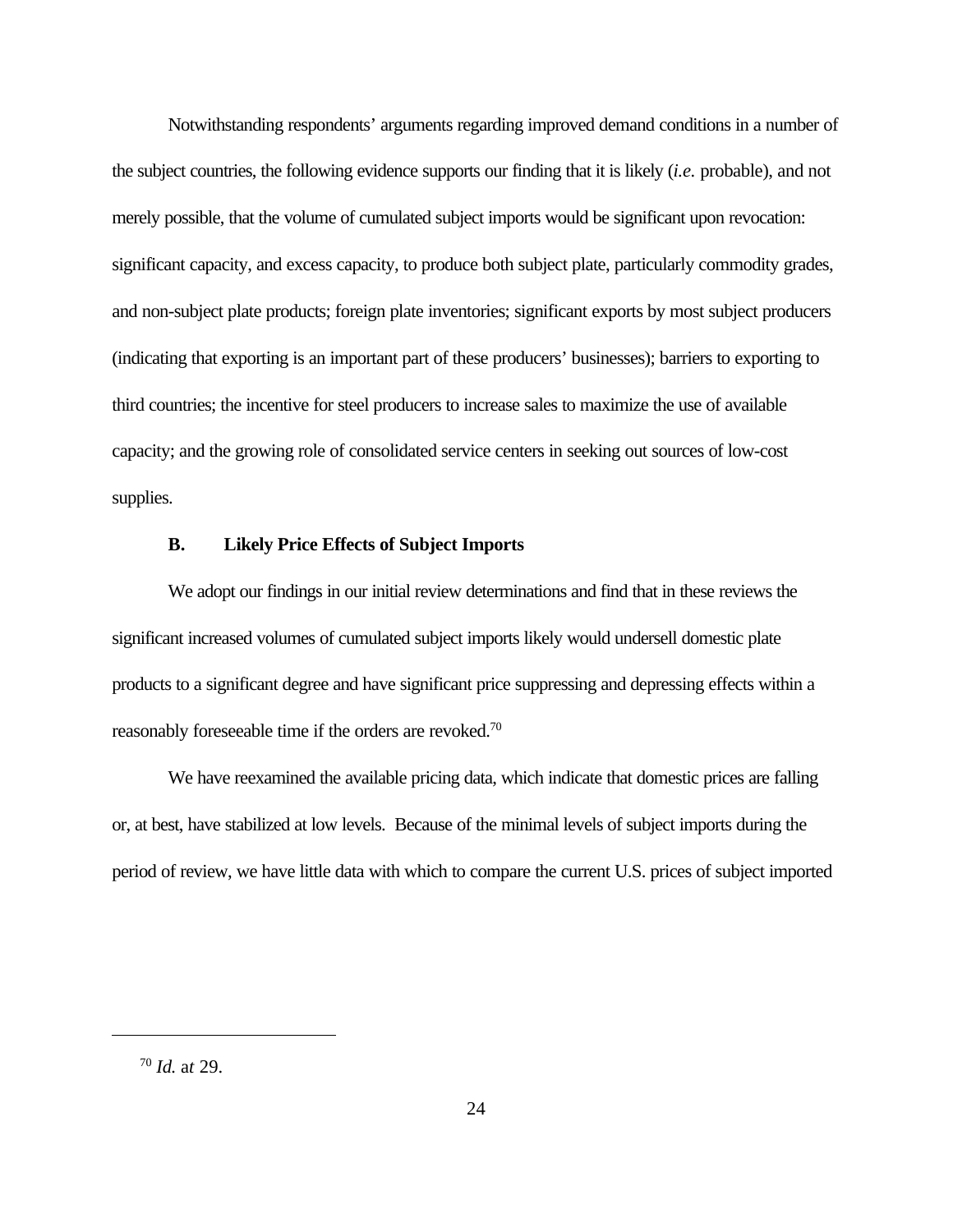and domestically-produced plate. As such, we have taken special note of the underselling, price suppression and price depression evidenced on the record of the original investigations.<sup>71</sup>

Domestic and subject imported plate are generally interchangeable and purchases are based largely on price competition. In addition, as a result of the price-sensitive nature of the plate market and the weakened condition of the domestic industry, even a relatively modest volume of subject imports would have a significant negative effect on U.S. prices and the U.S. industry. We therefore find that negative price effects by reason of the cumulated subject imports would be likely (*i.e.* probable), and not merely possible, upon revocation.

#### **C. Likely Impact of Subject Imports**

We adopt our findings in our initial review determination and find that, in these reviews, if the orders are revoked, cumulated subject imports likely would enter the U.S. market in sufficient quantities and at prices below those of the domestic product so as to have a significant adverse impact on the domestic industry within a reasonably foreseeable time.<sup>72</sup>

In particular, we note that the state of the domestic industry improved somewhat following the imposition of the subject orders, but began to decline following multiple rounds of other unfairly traded plate imports. Production, shipments, gross profits, and operating income increased between 1997 and 1998, but declined noticeably toward the end of the review period. The domestic industry remains in a weakened state, as evidenced by a decrease in operating income, low capacity utilization, falling

 $71$  Commissioner Bragg notes that the statute expressly instructs the Commission to consider "its" prior injury determination, including the volume, price effect, and impact of imports of the subject merchandise on the industry" before imposition of the order(s). 19 U.S.C. § 1675a(a)(1)(A).

<sup>72</sup> USITC Pub. 3364 at 30-33.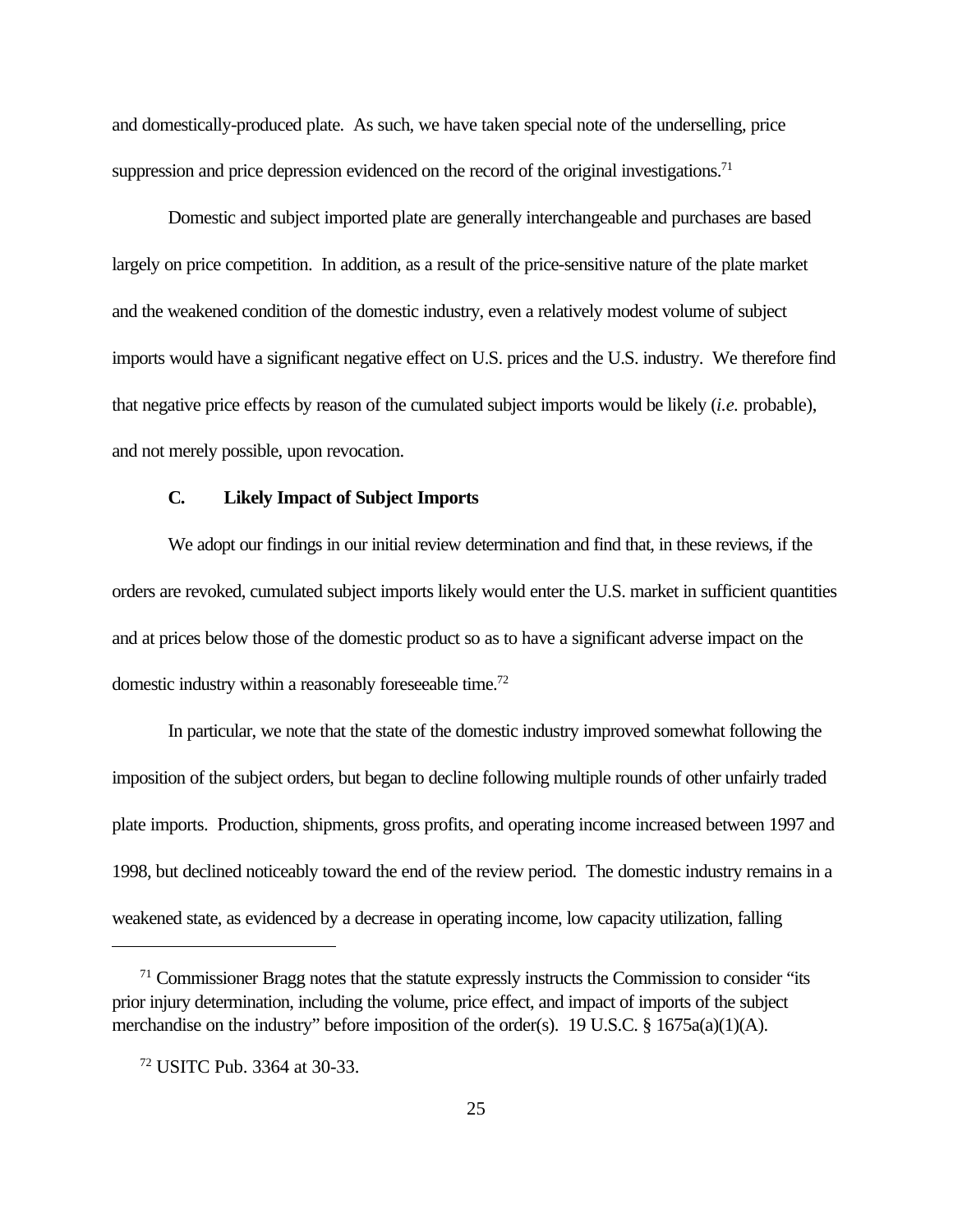production, higher inventories, and declining production and related workers, as well as the steady decline in capital expenditures.

We determine in these reviews that a significant adverse impact to the domestic industry upon revocation of the orders would be likely (*i.e.* probable), and not merely possible. The domestic industry's price and volume declines resulting from revocation of the orders likely would cause it to lose market share, and would also be likely to cause significant declines in the domestic industry's financial indicators, as we explained in our initial review determinations.

German respondents claim that the Commission's data are incomplete because only 22 domestic producers responded to the Commission's questionnaires, whereas in recent final investigations involving plate,<sup>73</sup> 29 producers submitted information. They argue that most of the nonresponding producers were service centers and claim that the domestic industry therefore underreported certain information in the review proceedings, namely capacity, production, and shipments, and that the Commission should have used publicly available information to replace the "missing" information.<sup>74</sup>

The record of each proceeding before us is distinct. Indeed, differences in the data collected by the Commission prevent direct comparisons between data in the current record and that in Plate from France. Microalloy plate is not included in the scope of these reviews or in the domestic like

<sup>73</sup> Plate from France, USITC Pub. 3273.

<sup>74</sup> We explained in our initial review determinations, *see* USITC Pub. 3364 at 24 n.128, and repeat here, that consumption figures are somewhat understated. Although all of the major mill producers are represented, as well as many of the largest processors, the response rate for processors is somewhat less than the rate in the Plate from France investigations. Nonetheless, we find that the data are adequate to permit us to evaluate the likely effect of revocation of the orders.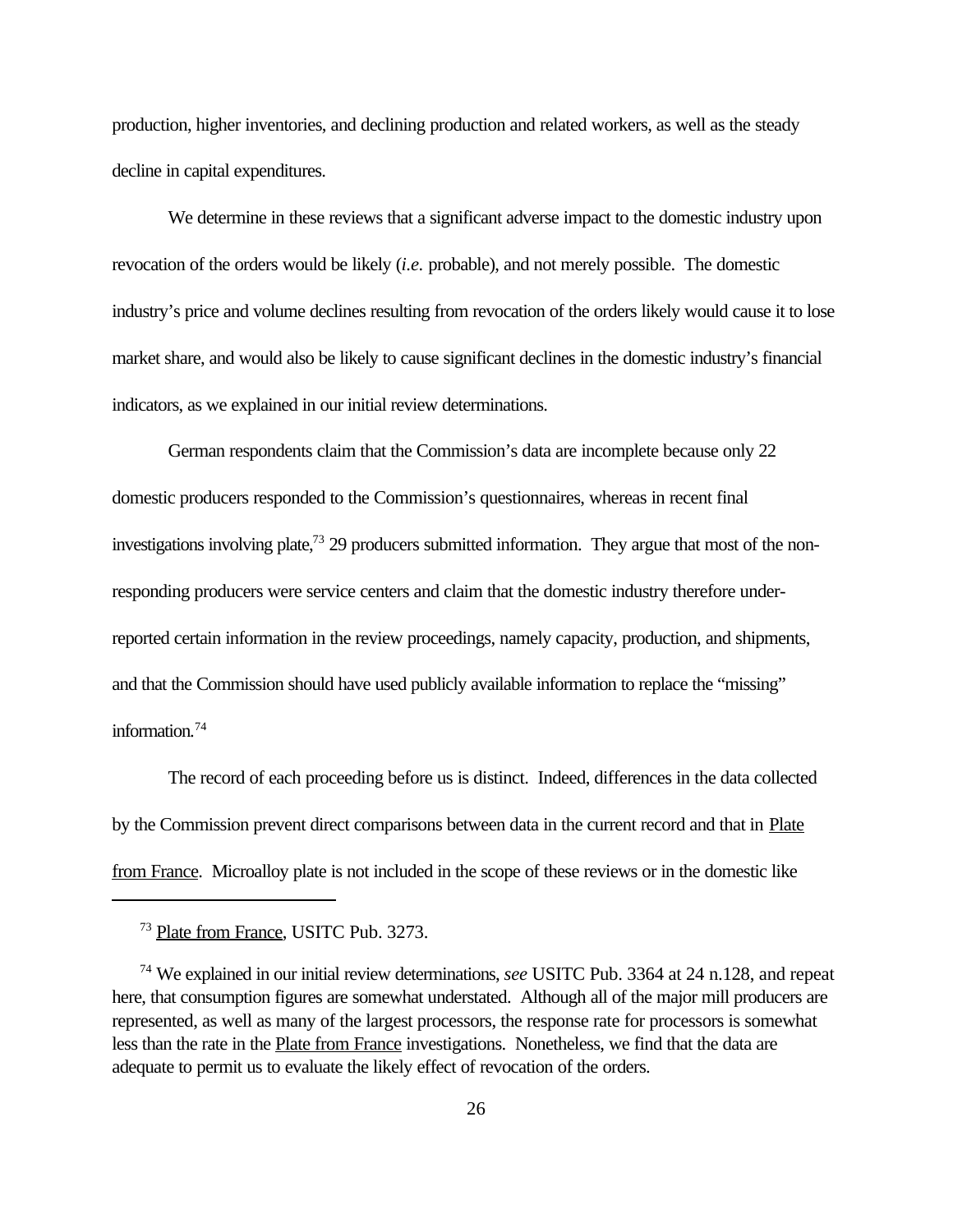product,<sup>75</sup> although a number of the responding domestic producers indicated that they could not separate out data pertaining to microalloy plate.<sup>76</sup> Similarly, grade X-70 plate is not included in the scope of these reviews.<sup>77</sup> In Plate from France, the Commission collected and analyzed information and data from producers and importers of carbon and microalloy cut-to-length plate, as well as grade X-70 plate, which were within the scope of those investigations.<sup>78</sup> Thus, the data in Plate from France are simply not comparable to the data obtained in these reviews.<sup>79</sup>

In these reviews the Commission received both mill and non-toll processor data that are included in the trade and financial data.<sup>80</sup> Thirteen mills and 7 processors provided trade data, with non-toll shipments equivalent to approximately 100 percent of U.S. commercial shipments of plate in 1999 based on AISI data.<sup>81</sup> In the Plate from France investigations, the Commission obtained data

<sup>75</sup> USITC Pub. 3364 at 6-7; CR at PLATE-I-25-26, PLATE-I-30 n.44; PR at PLATE-I-23-24, I-27 n.44.

<sup>76</sup> CR at PLATE-I-30 n.44, PR at PLATE-I-27 n.44. The import data that we evaluated do not include microalloy products. *Id*.

<sup>77</sup> USITC Pub. 3364 at 7 & n.23; CR at PLATE-I-25-26; PR at PLATE-I-23-24.

<sup>78</sup> USITC Pub. 3273 at 4 & n.10, 5-7, III-1.

<sup>79</sup> We note that these data differences are not limited to domestic data. Import volumes, and therefore apparent U.S. consumption and market share calculations, are directed affected. *See, e.g., id*. at II-8 - II-9 (specialty plate, especially X-70 plate, accounted for a substantial share of plate imports from France; specialty plate also accounted for a substantial share of plate imports from Japan and Italy).

<sup>80</sup> We note that in the original investigations, we did not obtain data from processors. Original Report at I-61 - I-65. Thus, coverage of the domestic industry is more complete in these reviews than in the original investigations.

<sup>81</sup> CR/PR at PLATE-III-1 & Overview Table 2. An eighth processor provided data for its toll operations. CR/PR at PLATE-III-1 n.1. Data obtained in these reviews shows that in 1998, total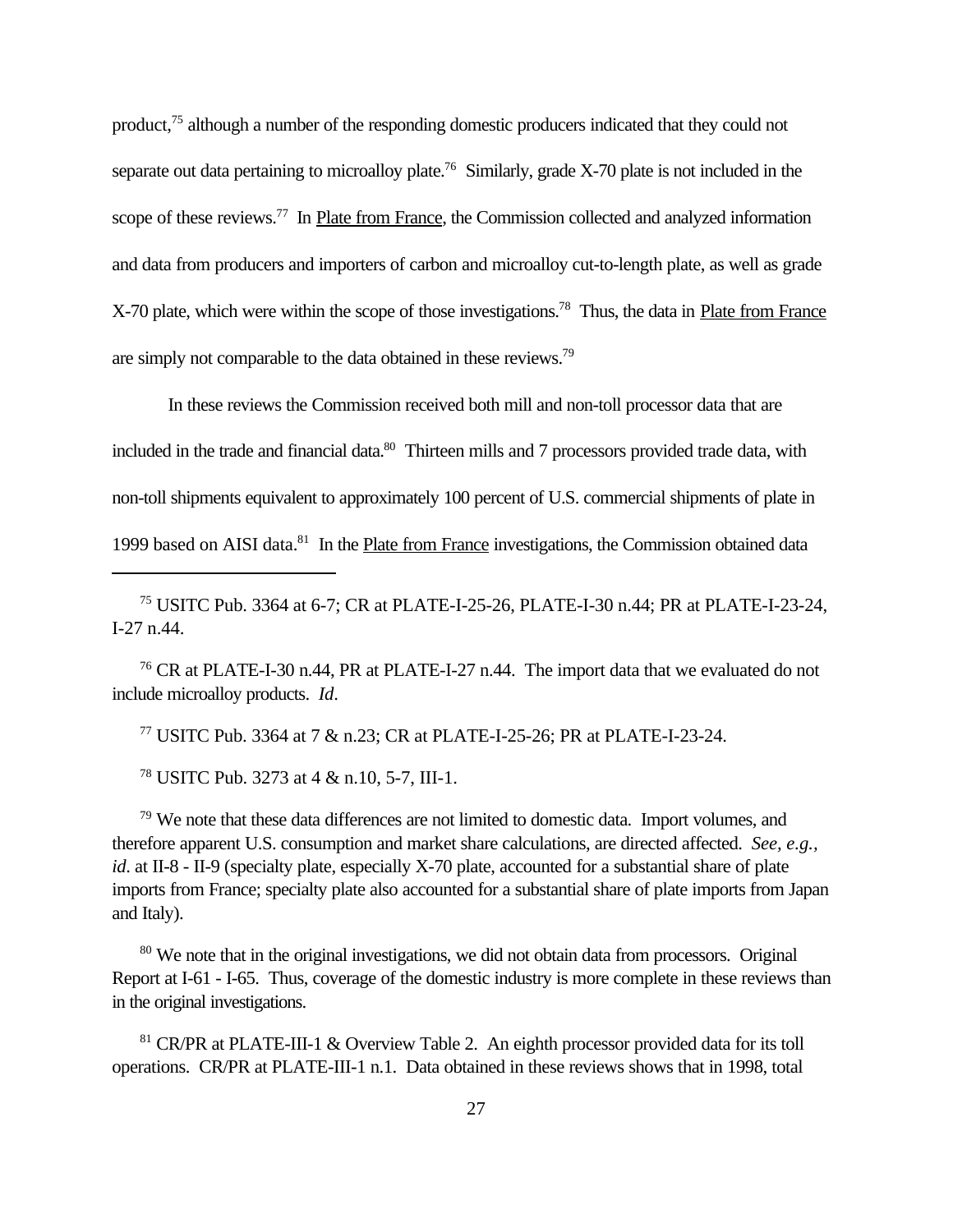from 13 mills and 16 processors representing 86 percent of U.S. production of the domestic like product at issue.<sup>82</sup> Given that the large majority of the domestic industry responded to the Commission's questionnaires in these reviews, it would not be appropriate for us to take adverse inferences against the domestic producers or to base our findings on other data.<sup>83</sup>

In these reviews, the Commission examined data from 13 mills, 7 non-toll processors, and one toll processor; in Plate from France, the data was from 13 mills, 9 non-toll processors, and 7 toll processors.<sup>84</sup> Thus, the only significant difference in the number of responses is that more toll processors responded in Plate from France. However, processors toll primarily on behalf of U.S. mills; thus their data are already included in U.S. shipments. Indeed, to avoid double-counting of the same plate handled both by a mill and the single responding toll processor, that processor's data are presented separately in an Appendix to the Staff Report.<sup>85</sup> Moreover, toll processors employ relatively

U.S. plate production was 6.8 million short tons, CR/PR at Table PLATE-III-1, while U.S. plate shipments totaled 6.5 million short tons in that year. CR/PR at Table PLATE-III-2.

 $82$  USITC Pub. 3273 at III-1 & n.2. Total U.S. plate production was 7.9 million short tons in 1998, the last year of the investigations, USITC Pub. 3273 at Table III-2, while U.S. plate shipments totaled 7.6 million short tons in that year. *Id*. at Table III-3.

<sup>83</sup> *See* 19 U.S.C. § 1677e(b) (the Commission may take adverse inferences against an interested party that has failed to cooperate with the investigation). Virtually no failure to cooperate exists in these reviews. *See also* Elkem Metals Co. v. United States, 193 F. Supp.2d 1314, 1318 & n.2 (Ct. Int'l Trade 2002) (taking of adverse inferences is permitted so as not to reward recalcitrant interested parties).

<sup>84</sup> *Compare* CR/PR at PLATE-III-1 *with* USITC Pub. 3273 at Table II-1, VI-1 (the fourteenth mill noted on page VI-1 did not report any production in 1998).

<sup>85</sup> *See* CR at PLATE-1-30 n.45, PR at PLATE-I-27 n.45; CR/PR at App. D.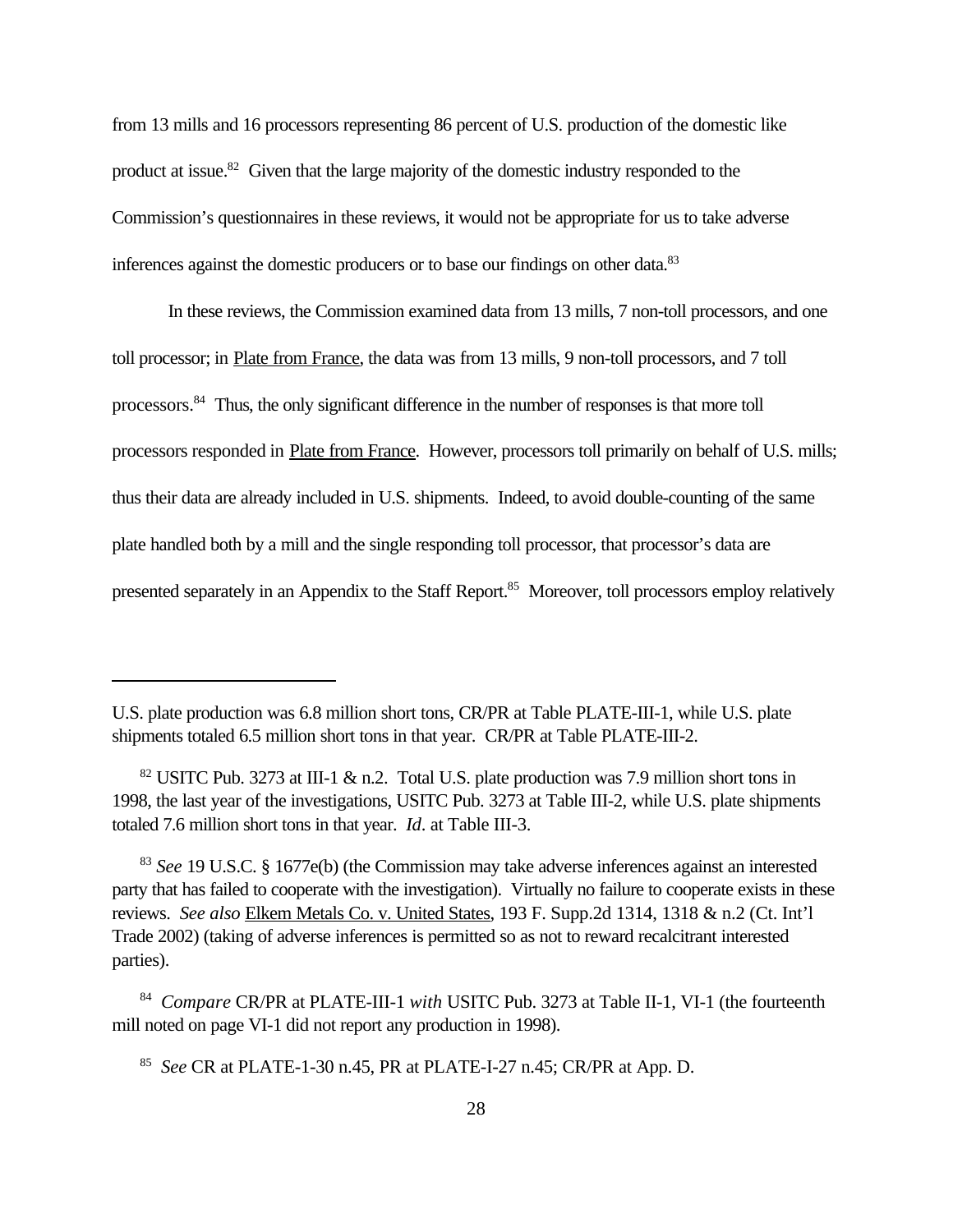few workers; own no inventory of finished goods; and generate relatively little revenue.<sup>86</sup> Accordingly, the impact of data from toll producers is significantly less than the number of establishments might imply.

Respondents would have the Commission rely on publicly available data obtained from the Steel Service Center Institute (SSCI) that pertain to U.S. processor shipments of carbon plate.<sup>87</sup> However, we have grave concerns over the nature of the data respondents would have us use. SSCI data for shipments of carbon plate are not a valid proxy for shipments of plate that is cut to length at steel service centers. Rather, SSCI data for shipments of carbon plate represent sales of plate by steel service centers. As this figure necessarily includes substantial volumes of subject plate sold to steel service centers by U.S. mills and U.S. importers and re-sold by service centers, respondents suggest a methodology that double counts shipment volume.<sup>88</sup>

In light of the foregoing, we conclude that, if the antidumping and countervailing duty orders are revoked, subject imports would enter the U.S. market in sufficient quantities and at prices below those of the domestic product so as to have a significant adverse impact on the domestic industry within a reasonably foreseeable time.

#### **CONCLUSION**

Accordingly, based on the record in these reviews and pursuant to the Court's instructions upon remanding the review determinations to the Commission, we conclude that revocation of the

<sup>86</sup> CR/PR at Table D-1; USITC Pub. 3273 at Table C-4.

<sup>87</sup> *See* Germany's Prehearing Brief at App. 6.

<sup>88</sup> *See* CR/PR at Tables PLATE-V-1 - V-4, which indicate that shipment volume by U.S. producers to distributors (*i.e.* service centers) are substantial (and in the case of commodity grade plate, heavily weighted toward service centers rather than end users).